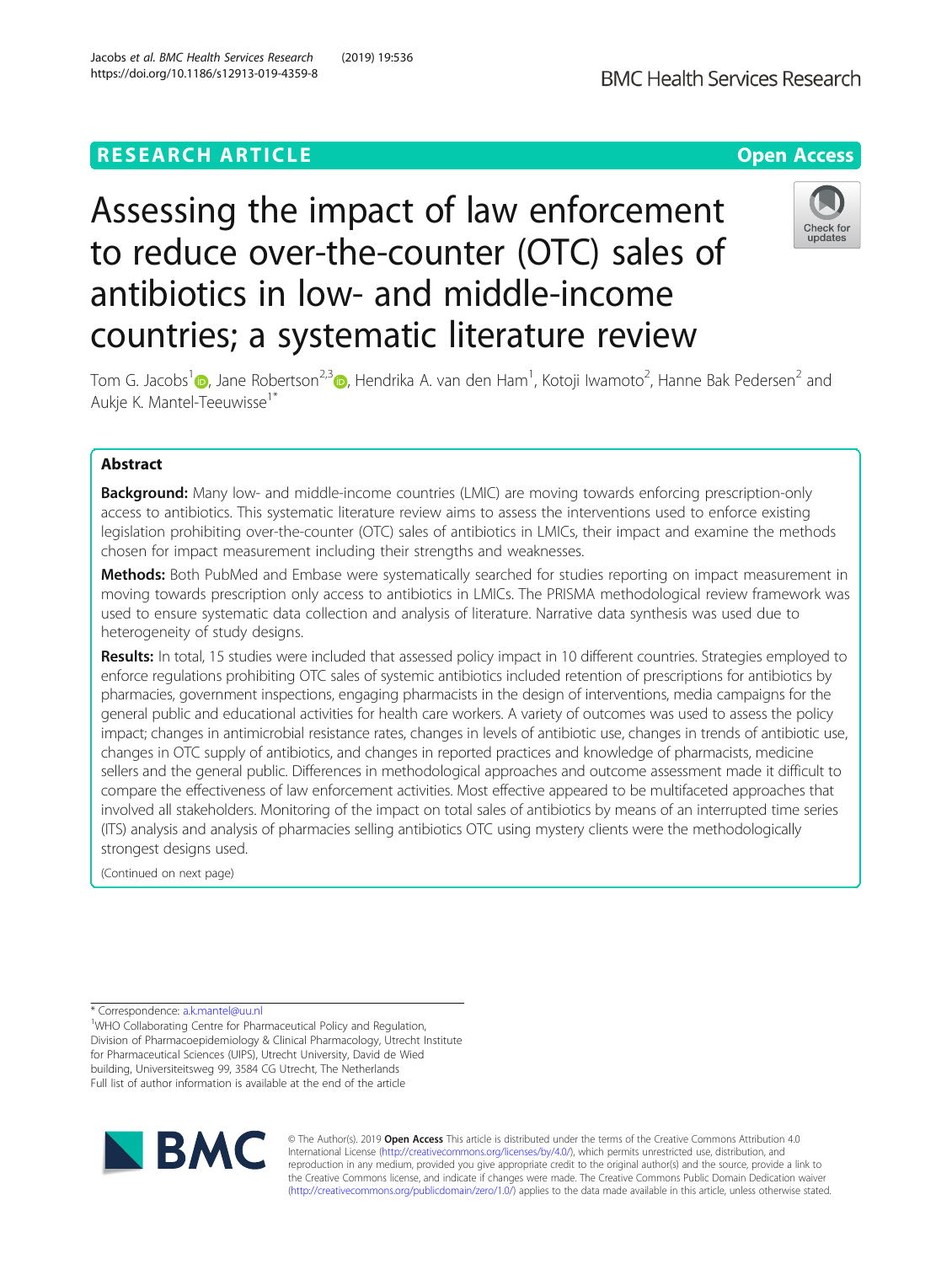# (Continued from previous page)

**Conclusions:** The published literature describing activities to enforce prescription-only access to antibiotics in LMICs is sparse and offers limited guidance. Most likely to be effective are comprehensive multifaceted interventions targeting all stakeholders with regular reinforcement of messages. Policy evaluation should be planned as part of implementation to assess the impact and effectiveness of intervention strategies and to identify targets for further activities. Robust study designs such as ITS analyses and mystery client surveys should be used to monitor policy impact.

Keywords: Law enforcement, Antibiotics, Over-the-counter, Prescription-only, Policy change, Impact measurement,

# Background

Antimicrobial resistance (AMR) is a rapidly growing threat for global health  $[1]$  $[1]$ . Higher rates of AMR are observed in countries with high consumption of antibiotics. The higher resistance rates in southern and eastern Europe compared to northern Europe, for example, likely relate to the higher consumption of antibiotics in these regions [[2\]](#page-13-0). Inappropriate prescribing and self-medicating are factors contributing to inappropriate use of antibiotics and may promote the emergence of resistant bacteria [[3\]](#page-13-0). Self-medication with antibiotics is associated with incorrect self-diagnosis, short duration of treatment and inappropriate choice of therapeutic class and dosage [\[4](#page-13-0)–[7](#page-13-0)]. Non-prescription use of antibiotics may also result from poor guidance regarding their use and safety by the pharmacist [\[8](#page-14-0)].

In many countries over-the counter (OTC) sales of antibiotics is prohibited by law [[9\]](#page-14-0), although that does not mean that antibiotics are not sold OTC in those countries [[10](#page-14-0)]. Law enforcement requires adequate resourcing with well-functioning and effective registration systems for medicines and medicine suppliers, sufficient inspection capacity and a legal system able to impose penalties for breaches of regulations and these are not in place in many countries. Also, strict prohibition of OTC sales of antibiotics could lead to worse access to medicines in rural areas and amongst the poorest populations since pharmacies and chemical shops are often their first line of care [\[11](#page-14-0)]. Many low- and middle-income countries (LMIC) are currently moving towards prescriptiononly access to antibiotics [[12\]](#page-14-0). They announce and undertake a variety of activities to support enforcement of existing laws and regulations, including governmental inspections, media campaigns, and educational activities.

Assessing the impact of a policy intervention is of utmost importance to identify whether the intended effects have been achieved and/or whether unintended effects occur [[13](#page-14-0)]. In many cases this assessment is not planned nor carried out. Additionally, policy makers or researchers may be faced with methodological challenges if they wish to assess the impact of interventions. For example, there may be a lack of baseline data for beforeafter assessments, insufficient data points for a robust

analysis or poor quality of data. Measurement of the effectiveness of interventions to enforce prescription-only access to antibiotics provides a useful example to examine the strengths and weaknesses of different methodological approaches to assessing the effectiveness of policy interventions, in this case, to ban or limit OTC sales of antibiotics. This systematic literature review aims to identify studies conducted in LMICs to enforce existing legislation and regulations prohibiting the OTC sales of antibiotics, assess the interventions used, their impact and examine the methods chosen for impact measurement including their strengths and weaknesses.

#### Methods

The Preferred Reporting Items for Systematic Reviews and Meta-Analyses (PRISMA) methodological review framework was used to ensure systematic data collection and analysis of literature [\[14](#page-14-0)].

#### Search strategy

A systematic literature search for studies reporting interventions supporting law enforcement of prohibiting OTC sales of antibiotics in LMICs was conducted in August 2018, in both PubMed and Embase. A combination of both Medical Subject Headings (MeSH) and non-MeSH key term for OTC sales, antibiotics and legislation using Boolean operators, were used for Pubmed. The full search strategy is included as an online resource (see Additional file [1](#page-13-0)). Also, reference lists of retrieved articles were searched for relevant articles by means of the snowball technique. All titles and abstracts were exported into ProQuest RefWorks to identify and remove duplicates.

# Inclusion and exclusion criteria

Eligible studies had to report on the impact of single or multiple interventions supporting enforcement of laws prohibiting OTC sales of antibiotics. In this paper, these interventions are referred to as 'law enforcement activities'. Studies were excluded if they did not contain information about the impact of law enforcement activities, did not focus on LMICs, were published before 2000 or both the title and abstract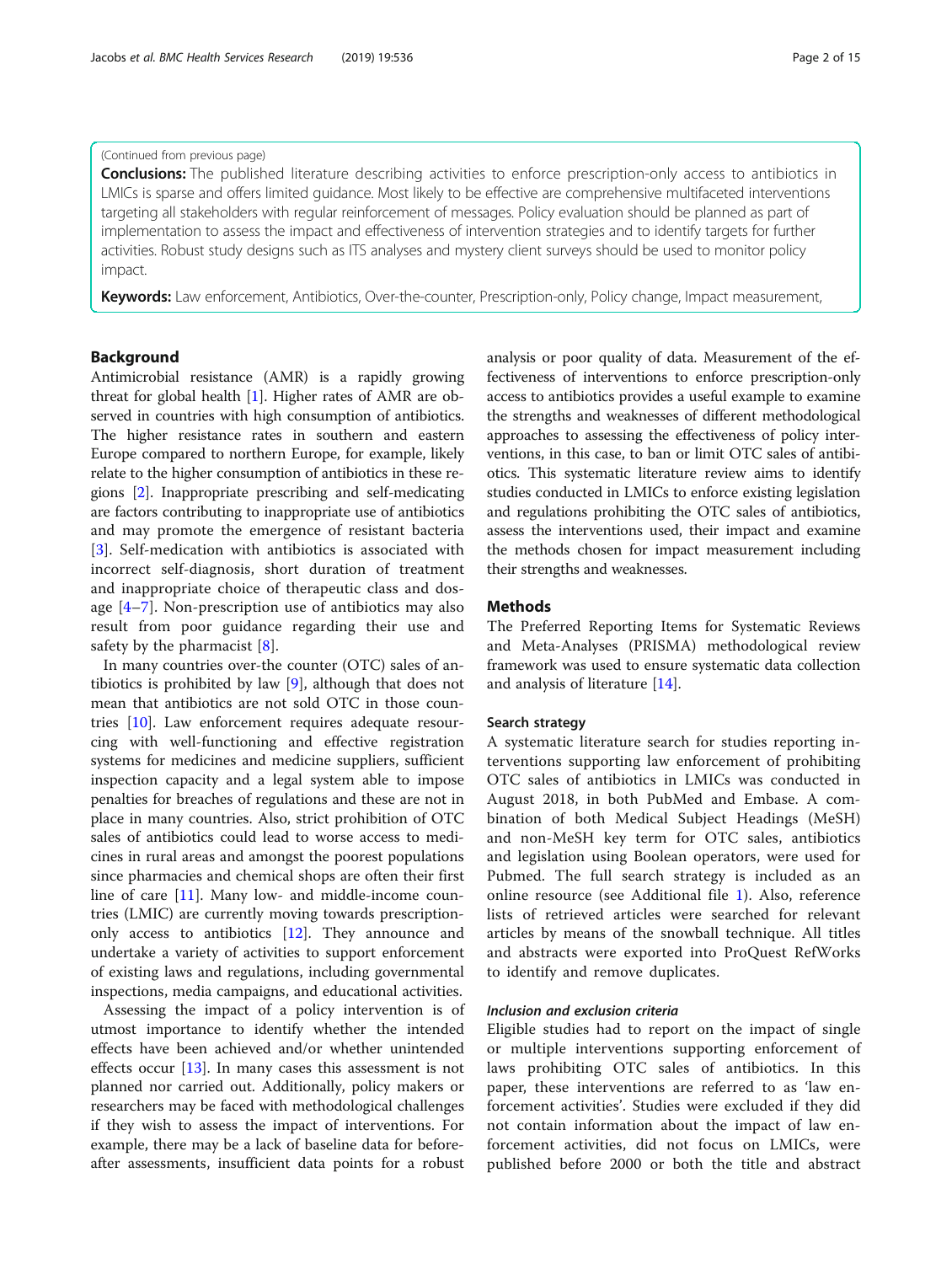were not available in English. LMIC status was defined as countries having a LMIC status during the policy intervention (source: Worldbank). Both 'OTC status' and 'non-prescription sales' refer to medicines sold directly to a consumer without a prescription. These definitions do not include selling of antibiotics scheduled for pharmacist-initiated use. The articles were not selected based on quality of the study or risk of bias. A formal risk of bias assessment (e.g. using the GRADE approach) is not provided. Strengths and weaknesses of the studies were discussed and taken into consideration in the interpretation of the results as part of the main study aim.

#### Data analysis

Heterogeneity of study designs, settings and outcome measures precluded any formal pooling of quantitative results. Therefore, a narrative synthesis was conducted. Information about study location, year of intervention, law enforcement activities undertaken, data sources, outcome measures, size of study, and study results were extracted from the studies. In addition, we report the strengths and limitations of the different methodological approaches used.

# Results

The literature search resulted in 966 hits (335 hits in PubMed, 631 in Embase). Additionally, the snowballing method resulted in three additional hits. After excluding duplicates, 836 unique hits were screened for relevance based on titles. This resulted in 152 potentially relevant articles. After screening abstracts and/or full texts, 15 studies met the inclusion criteria (Fig. 1). In one case, only the abstract of the article was used because the full text was written in Spanish [\[15](#page-14-0)]. Several studies examined data from more than one country. The included studies reported on law enforcement in Brazil  $(n = 5)$ [[16](#page-14-0)–[20](#page-14-0)], Mexico  $(n = 2)$  [[18](#page-14-0), [19\]](#page-14-0), Chile  $(n = 2)$  [\[15,](#page-14-0) [21](#page-14-0)], Colombia  $(n = 1)$  [[21\]](#page-14-0), Venezuela  $(n = 1)$  [\[21\]](#page-14-0), Bosnia and Herzegovina  $(n = 2)$  [[22,](#page-14-0) [23\]](#page-14-0), Azerbaijan  $(n = 1)$  [\[24](#page-14-0)], North Macedonia ( $n = 1$ ) [[25\]](#page-14-0), Vietnam ( $n = 3$ ) [[5](#page-13-0), [26](#page-14-0), [27](#page-14-0)] and Thailand  $(n = 2)$  [\[27,](#page-14-0) [28\]](#page-14-0). Countries were grouped by WHO region to account for potential regional and cultural differences in antibiotic use and implementation of regulations. The main characteristics of the studies including law enforcement activities, the method(s) of impact measurement and the key results are displayed in Table [1](#page-3-0).

All studies focused on the prohibition of OTC antibiotics; in the Venezuelan case  $[21]$  $[21]$ , the prohibition only

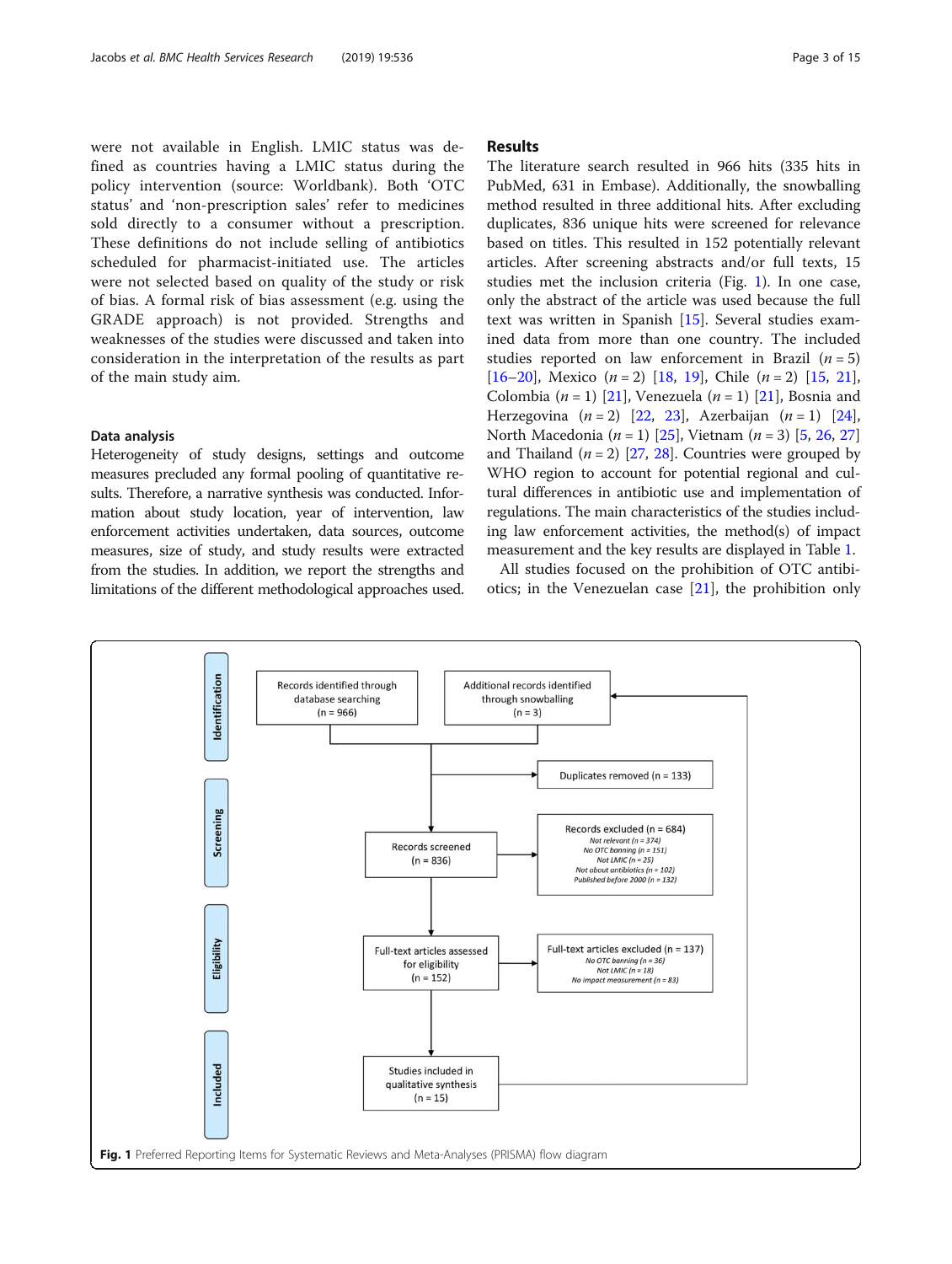<span id="page-3-0"></span>

|                                                       |                                                                                                |               | Table 1 Studies analysing the impact of law enforcement activities to prohibit OTC sales of antibiotics in lower- or middle-income countries |                                                                                                                                                                                                                                                                                                                                                                                                                                                            |                                                                                                                                                                                                                                                                                                                                                                                                                                                                                |
|-------------------------------------------------------|------------------------------------------------------------------------------------------------|---------------|----------------------------------------------------------------------------------------------------------------------------------------------|------------------------------------------------------------------------------------------------------------------------------------------------------------------------------------------------------------------------------------------------------------------------------------------------------------------------------------------------------------------------------------------------------------------------------------------------------------|--------------------------------------------------------------------------------------------------------------------------------------------------------------------------------------------------------------------------------------------------------------------------------------------------------------------------------------------------------------------------------------------------------------------------------------------------------------------------------|
| Study and setting                                     | Outcome (data source)                                                                          | Method        | Interventior                                                                                                                                 | Results                                                                                                                                                                                                                                                                                                                                                                                                                                                    | Methodological issues                                                                                                                                                                                                                                                                                                                                                                                                                                                          |
| Mattos et al. [16] 2017 Brazil                        | sales (IMS Health data)<br>Changes in antibiotic<br>resistance patterns)<br>AMR trend (E. coli | Observational | . Retention of prescriptions<br>· Inspections                                                                                                | Increasing trend in E. coli<br>ত<br>antibiotic classes, except<br>antibiotic not paralleled<br>Decrease in total sales<br>nitrofurans and folate<br>resistance seen in all<br>by decrease in AMR.<br>pathway inhibitors.                                                                                                                                                                                                                                   | antibiotic sales do not necessarily<br>between resistance patterns and<br>to verify linear resistance rates,<br>from one teaching hospital in<br>Resistance data was obtained<br>Statistical analyses were used<br>but not to assess correlation<br>differences in sales data. Other<br>metropolitan were analysed.<br>resistance rates in LMICs [29].<br>correlate with low antibiotic<br>research indicated that low<br>Brazil and sales data from<br>drugstores in the same |
| Moura et al. [17] 2015<br>Brazil                      | use and shifts in therapeutic<br>Changes in total antibiotic<br>classes (IMS Health data)      | Ě             | . Retention of prescriptions<br>· Inspections                                                                                                | increase in sales 2008-2012:<br>after the intervention (total<br>macrolide sales decreased<br>antibiotic sales tempered<br>. The increasing trend in<br>Direct effect on sales: -<br>· Penicillin, sulfonamide,<br>6.48 to 7.52 DID)<br>$1.87$ DID                                                                                                                                                                                                         | Monthly antibiotic sales between<br>in direct policy impactbetween<br>sales data to assess differences<br>the private and public sector.<br>January 2008 and December<br>included public antibiotic<br>The study by Moura et al.<br>2012 were analysed.                                                                                                                                                                                                                        |
| Santa-Ana-Tellez et al. [18] 2013<br>Mexico<br>Brazil | use and shifts in therapeutic<br>Changes in total antibiotic<br>classes (IMS Health data)      | Ě             | Retention of prescriptions<br>• Media campaign (Mexico)<br>· Inspections (Brazil and<br>(Brazil and Mexico)<br>Mexico)                       | in sales Q1 2007-Q2 2012: 5.7<br>sales trend (total decrease in<br>sales Q1 2007-Q2 2012: 10.5<br>Penicillin and sulfonamide<br>macrolide sales decreased<br>sales trend (total increase<br>. No change in decreasing<br>No change in increasing<br>Penicillin, sulfonamide,<br>· Direct effect on sales:<br>· Direct effect on sales:<br>to 7.5 DID, - 29.2%)<br>to 8.5 DID, +49.3%)<br>sales decreased<br>$-1.17$ DID<br>$-1.35$ DID<br>Mexico<br>Brazil | medicine use independently of<br>the OTC restrictions directed at<br>Sales data of antihypertensives<br>antibiotics. Quarterly antibiotic<br>were used as reference group<br>and June 2012 were analysed.<br>sales between January 2007<br>to account for changes in                                                                                                                                                                                                           |
| Santa-Ana-Tellez et al. [19] 2015<br>Mexico<br>Brazil | ariation in penicillin sales<br>Changes in seasonal v<br>(IMS Health data)                     | Ě             | . Inspections (Brazil and Mexico)<br>- Retention of prescriptions<br>• Media campaign (Mexico)<br>(Brazil and Mexico)                        | decreased by 0.4 DID (-36%)<br>No significant differences in<br>Variation between penicillin<br>sales in summer and winter<br>in Mexico.<br>Brazil.                                                                                                                                                                                                                                                                                                        | High seasonal variation in penicillin<br>use is suggested to be associated<br>antibiotics might mean that less<br>suggest that appropriate use of<br>with more inappropriate use of<br>antibiotics are sold without a<br>antibiotics [30]. The authors<br>prescription.                                                                                                                                                                                                        |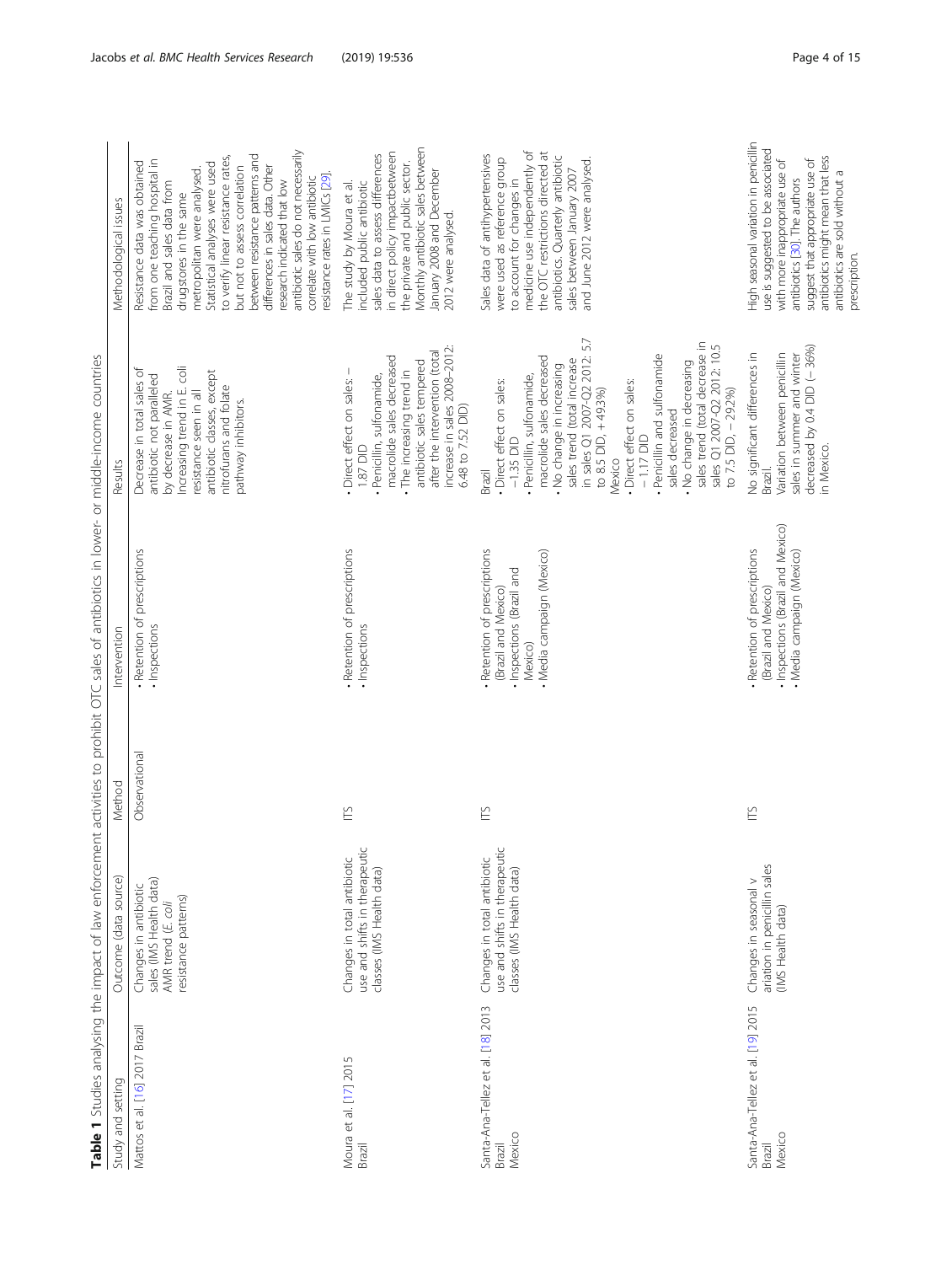|                                                             |                                                                                           |                                                      | Table 1 Studies analysing the impact of law enforcement activities to prohibit OTC sales of antibiotics in lower- or middle-income countries (Continued)                                       |                                                                                                                                                                                                                                                                                                                                                                                                                                                                                                                                                                                                                                                 |                                                                                                                                                                                                                                                                                                                            |
|-------------------------------------------------------------|-------------------------------------------------------------------------------------------|------------------------------------------------------|------------------------------------------------------------------------------------------------------------------------------------------------------------------------------------------------|-------------------------------------------------------------------------------------------------------------------------------------------------------------------------------------------------------------------------------------------------------------------------------------------------------------------------------------------------------------------------------------------------------------------------------------------------------------------------------------------------------------------------------------------------------------------------------------------------------------------------------------------------|----------------------------------------------------------------------------------------------------------------------------------------------------------------------------------------------------------------------------------------------------------------------------------------------------------------------------|
| Study and setting                                           | Outcome (data source)                                                                     | Method                                               | Intervention                                                                                                                                                                                   | Results                                                                                                                                                                                                                                                                                                                                                                                                                                                                                                                                                                                                                                         | Methodological issues                                                                                                                                                                                                                                                                                                      |
| Lopes-Júnior et al. [20] 2015<br>Brazil                     | sales in 3000 pharmacies<br>Changes in antibiotic                                         | measurement<br>Before-after                          | - Retention of prescriptions<br>· Inspections                                                                                                                                                  | decreased. Only the sales of<br>seemed to increase (+9.14;<br>macrolides $(-24.99%)$ , and<br>penicillins (- 20.46%)sales<br>amoxicillin clavulanic acid<br>sulfonamides $(-28.54\%)$<br>Tetracyclines (-30.47%)<br>not significant).                                                                                                                                                                                                                                                                                                                                                                                                           | and after the intervention.<br>in other years around the<br>annual sales data before<br>The results could not be<br>antibiotic sales patterns<br>The study reported the<br>seen in perspective of<br>intervention.                                                                                                         |
| Wirtz et al. [21] 2013<br>Venezuela<br>Colombia<br>Chile    | use and shifts in therapeutic<br>Changes in total antibiotic<br>classes (IMS Health data) | Е                                                    | · Media campaign (Chile, Colombia)<br>. Involvement of pharmacists in<br>designing enforcement (Chile)<br>· Inspections (Chile, Venezuela)<br>Retention of prescriptions<br>(Chile, Venezuela) | - No direct reduction of antibiotic<br>. Penicillin and sulfonamide sales<br>. No change in sales trend (total<br>· Direct effect on sales: on sales<br>. No change in increasing sales<br>decrease in sales Q2 2002-Q4<br>sales Q1 1997-Q2 2002: 12.3<br>trend (total increase in sales<br>No significant change sales<br>Q1 2003-Q4 2008: 9.99 DID<br>· Penicillin and sulfonamide<br>Penicillin sales increased<br>trend (total decrease in<br>2007: 9.16 to 6.76 DID)<br>· Direct effect on sales:<br>sales decreased<br>to 15.38 DID)<br>to 8.5 DID)<br>$-5.56$ DID<br>$-1.00$ DID<br>decreased<br>Venezuela<br>Colombia<br>sales<br>Chile | the policy impact in different<br>could be compared to some<br>extent. Since the researcher<br>were able to directly relate<br>included in this study and<br>analysed by means of the<br>used an ITS analysis, they<br>same method. Therefore,<br>Multiple countries were<br>the results to the policy<br>intervention(s). |
| Bavestrello et al. [15] 2011<br>Chile                       | Changes in total antibiotic<br>use (IMS Health data)                                      | Observational                                        | . Involvement of pharmacists<br>in designing enforcement<br>Retention of prescriptions<br>. Media campaign<br>· Inspections                                                                    | From 2000 to 2002 the impact<br>level of antibiotic use in Chile<br>raised from 7.57 to 9.91 DID.<br>from 2003 to 2008 the total<br>of regulation persisted, but                                                                                                                                                                                                                                                                                                                                                                                                                                                                                | it is almost impossible to make<br>a strong conclusion based on<br>trend before the intervention<br>into consideration. Therefore,<br>changes in antibiotic sales<br>The authors did not take<br>this data.                                                                                                                |
| Marković-Peković et al. [22] 2017<br>Bosnia and Herzegovina | antibiotics in 131 (2010) and<br>Changes in OTC supply of<br>383 (2015) pharmacies        | Mystery client method<br>measurement<br>Before-after | - Retention of prescriptions<br>. Media campaign<br>· Inspections                                                                                                                              | diagnosed urinary tract infection<br>58% of investigated pharmacies<br>sold antibiotics OTC to mystery<br>in 2010 versus 18.5% in 2015.<br>clients presenting with self-                                                                                                                                                                                                                                                                                                                                                                                                                                                                        | the policy impact on actual<br>practice of pharmacists in<br>supplying antibiotics OTC.<br>The researchers assessed<br>same symptoms during<br>pharmacies with the<br>The mystery clients<br>all visits to assure<br>presented at the                                                                                      |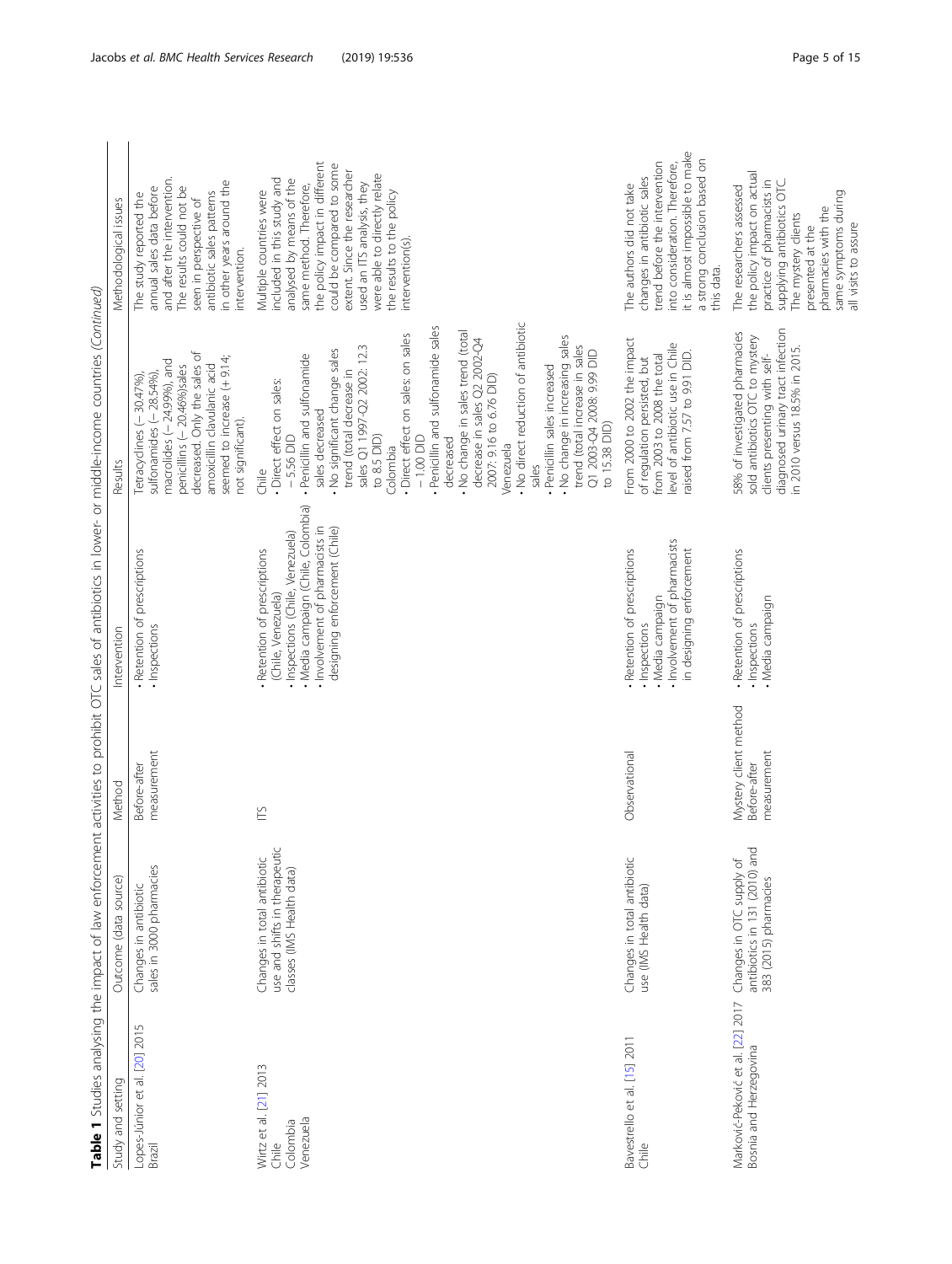| Study and setting                                  | Outcome (data source)                                                                            | Method                                      | Intervention                                                                                  | Table 1 Studies analysing the impact of law enforcement activities to prohibit OTC sales of antibiotics in lower- or middle-income countries (Continued)<br>Results                                   | Methodological issues                                                                                                                                                                                                                                                                                                                                                                                                             |
|----------------------------------------------------|--------------------------------------------------------------------------------------------------|---------------------------------------------|-----------------------------------------------------------------------------------------------|-------------------------------------------------------------------------------------------------------------------------------------------------------------------------------------------------------|-----------------------------------------------------------------------------------------------------------------------------------------------------------------------------------------------------------------------------------------------------------------------------------------------------------------------------------------------------------------------------------------------------------------------------------|
|                                                    |                                                                                                  |                                             |                                                                                               |                                                                                                                                                                                                       | comparability                                                                                                                                                                                                                                                                                                                                                                                                                     |
| Bosnia and Herzegovina<br>Bojanić et al. [23] 2018 | and shifts in therapeutic classes<br>use<br>Changes in total antibiotic<br>(National PHI)        | measurement<br>Before-after                 | · Retention of prescriptions<br>. Media campaign<br>· Inspections                             | 2010 and 2015 (17.6 and 16.8 DID<br>respectively). Sales of amoxicillin-<br>clavulanic acid and azithromycin<br>The total sales of antibiotics did<br>not significantly differ between<br>increased   | the researchers were unable<br>complete period of analysis,<br>relate the results and assess<br>to conduct an ITS analysis.<br>multifaceted intervention.<br>Therefore, it is difficult to<br>were instigated over the<br>the actual impact of the<br>enforcement initiatives<br>Since multiple law                                                                                                                               |
| Abilova et al. [24] 2017<br>Azerbaijan             | and shifts in therapeutic classes<br>Changes in total antibiotic use<br>(wholesaler import data) | Observational                               | Retention of prescriptions<br>- Education of pharmacists<br>. Media campaign<br>· Inspections | macrolides, and fluoroquinolones<br>and 2015. Sales of tetracyclines,<br>rose, while sales of beta-lactam<br>Total antibiotic use decreased<br>by -9.08 DID between 2011<br>antibiotics decreased.    | the researchers were unable<br>complete period of analysis,<br>relate the results and assess<br>to conduct an ITS analysis.<br>multifaceted intervention.<br>Therefore, it is difficult to<br>were instigated over the<br>the actual impact of the<br>enforcement initiatives<br>Since multiple law                                                                                                                               |
| vanovska et al. [25] 2018<br>North Macedonia       | Changes in reported practice<br>and knowledge regarding<br>antibiotic use in 1203 clients        | Survey Before-after<br>measurement          | - Retention of prescriptions<br>. Media campaign<br>· Inspections                             | seen in client knowledge, attitude<br>decreased in 2015 and increased<br>in 2016. No other changes were<br>Children self-medication rates<br>or behaviour.                                            | national media campaign on<br>cliental knowledge could be<br>some assumptions could be<br>between the survey rounds,<br>was conducted three times,<br>does not capture the effect<br>of interventions other than<br>assessed. Since the survey<br>the impact of the specific<br>Due to the short period<br>drawn about long-term<br>methodology outcome<br>impact. However, this<br>media campaigns.                              |
| Chuc et al. [26] 2002                              | antibiotics in 68 pharmacies<br>Changes in OTC supply of                                         | Mystery client method<br>Quasi-experimental | · Education of pharmacists<br>· Inspections                                                   | cefalexin without a prescription<br>95 to 56%) in the intervention<br>Fewer pharmacies dispensed<br>control pharmacies (from 94<br>after the interventions (from<br>pharmacies compared to<br>to 89%) | antibiotics without a prescription,<br>the small sample size and since<br>meaning that the results could<br>be attributed to the policy<br>all pharmacies were located in<br>Due to the quasi-experimental<br>intervention. However, due to<br>design, the researchers could<br>influencing the availability of<br>generalisability of the study<br>one geographical area, the<br>correct for other factors<br>can be questioned. |

 $\zeta$  $\sum_{i=1}^{n}$  $rac{6}{3}$  $\overline{a}$ تي<br>ب ،<br>ب  $\frac{1}{2}$  $\sqrt{16}$ ة:<br>أما: نې<br>ب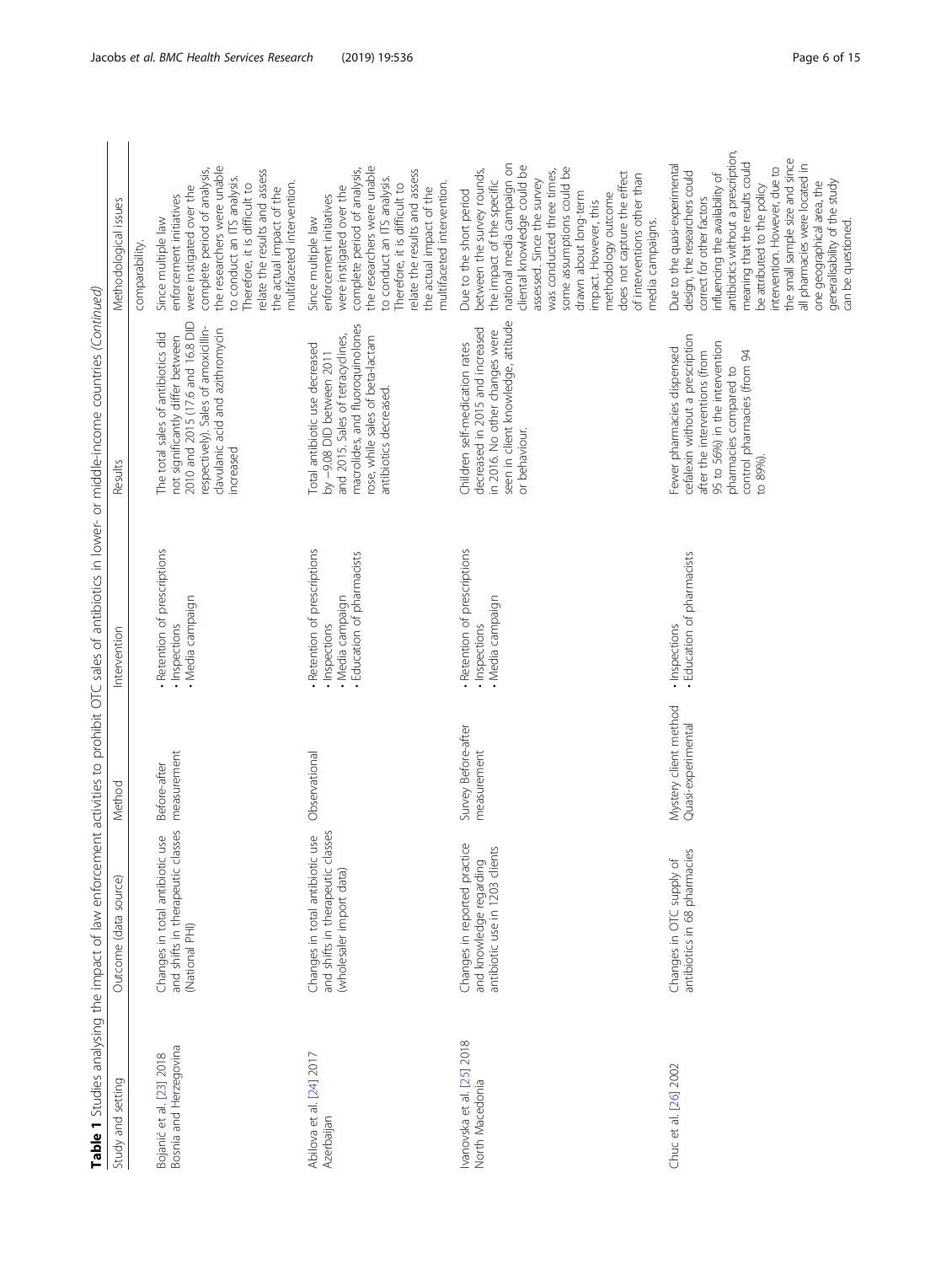|                                                       |                                                                                                                                           |                                                           |                                             | Table 1 Studies analysing the impact of law enforcement activities to prohibit OTC sales of antibiotics in lower- or middle-income countries (Continued)                            |                                                                                                                                                                                                                                                                                                          |
|-------------------------------------------------------|-------------------------------------------------------------------------------------------------------------------------------------------|-----------------------------------------------------------|---------------------------------------------|-------------------------------------------------------------------------------------------------------------------------------------------------------------------------------------|----------------------------------------------------------------------------------------------------------------------------------------------------------------------------------------------------------------------------------------------------------------------------------------------------------|
| Study and setting                                     | Outcome (data source)                                                                                                                     | Method                                                    | Intervention                                | Results                                                                                                                                                                             | Methodological issues                                                                                                                                                                                                                                                                                    |
| Chalker et al. [27] 2005<br>hailand<br><b>Vietnam</b> | jes<br>antibiotics in 68 (Vietnam)<br>and 78 (Thailand) pharmaci<br>Changes in OTC supply of                                              | Mystery client method<br>Quasi-experimental               | · Education of pharmacists<br>· Inspections | No reduction in pharmacies<br>pharmacies sold low dose<br>selling antibiotics OTC in<br>antibiotics OTC after the<br>intervention in Vietnam.<br>69% instead of 90% of<br>Thailand. | due to the quasi-experimental<br>study design that was used.<br>The results can be linked to<br>pharmacies were located in<br>generalisability of the study<br>one geographical area, the<br>the research interventions,<br>However, due to the small<br>sample size and since all<br>can be questioned. |
| Arparsrithongsagul et al. [28]<br>hailand<br>2015     | ntibiotics and Changes in<br>Thanges in OTC supply of<br>eported practice and<br>mowledge regarding<br>antibiotic use in 116<br>groceries | Mystery client method<br>Quasi-experimental<br>and survey | Education of pharmacists<br>· Inspections   | Fewer groceries sold antibiotics<br>versus 79.2%), while there was<br>after the intervention (22.9%<br>ittle change in the control<br>group.                                        | of antibiotics can be attributed<br>to the intervention, due to the<br>included grocery stores were<br>The reduction in availability<br>quasi-experimental study<br>design that was used. All<br>located in one province.<br>Thailand as a whole can<br>representativeness for<br>Therefore, the         |

AMR antimicrobial resistance, DID = defined dally doses per 1,000 inhabitants per day, ITS interrupted time series, MA not applicable, OTC over-the-counter, PHI Public health Institute AMR antimicrobial resistance, DID = defined daily doses per 1,000 inhabitants per day, ITS interrupted time series, NA not applicable, OTC over-the-counter, PHI Public health Institute

Chalker et al. [\[31\]](#page-14-0) 2001 Chalker et al. [31] 2001<br>Vietnam

Changes in reported practice and knowledge regarding antibiotic use in 44 pharmacies

Changes in reported practice<br>and knowledge regarding<br>antibiotic use in 44 pharmacies

Survey<br>Quasi-experimental Quasi-experimental

• Inspections Inspections

Fewer pharmacists claimed they would sell cefalexin without a prescription after the intervention (20% versus 57%).

Fewer pharmacists claimed

they would sell cefalexin<br>without a prescription after<br>the intervention (20%<br>versus 57%).

The results can be linked to the research intervention, due to the quasi-experimental study design that was used. Using reported practice by pharmacists makes the study vulnerable for social desirability to the research intervention,<br>due to the quasi-experimental<br>study design that was used.<br>Using reported practice by<br>pharmacists makes the study<br>vulnerable for social desirability<br>bias.

The results can be linked

• Education of pharmacists Education of pharmacists

Thailand as a whole can be questioned.

be questioned.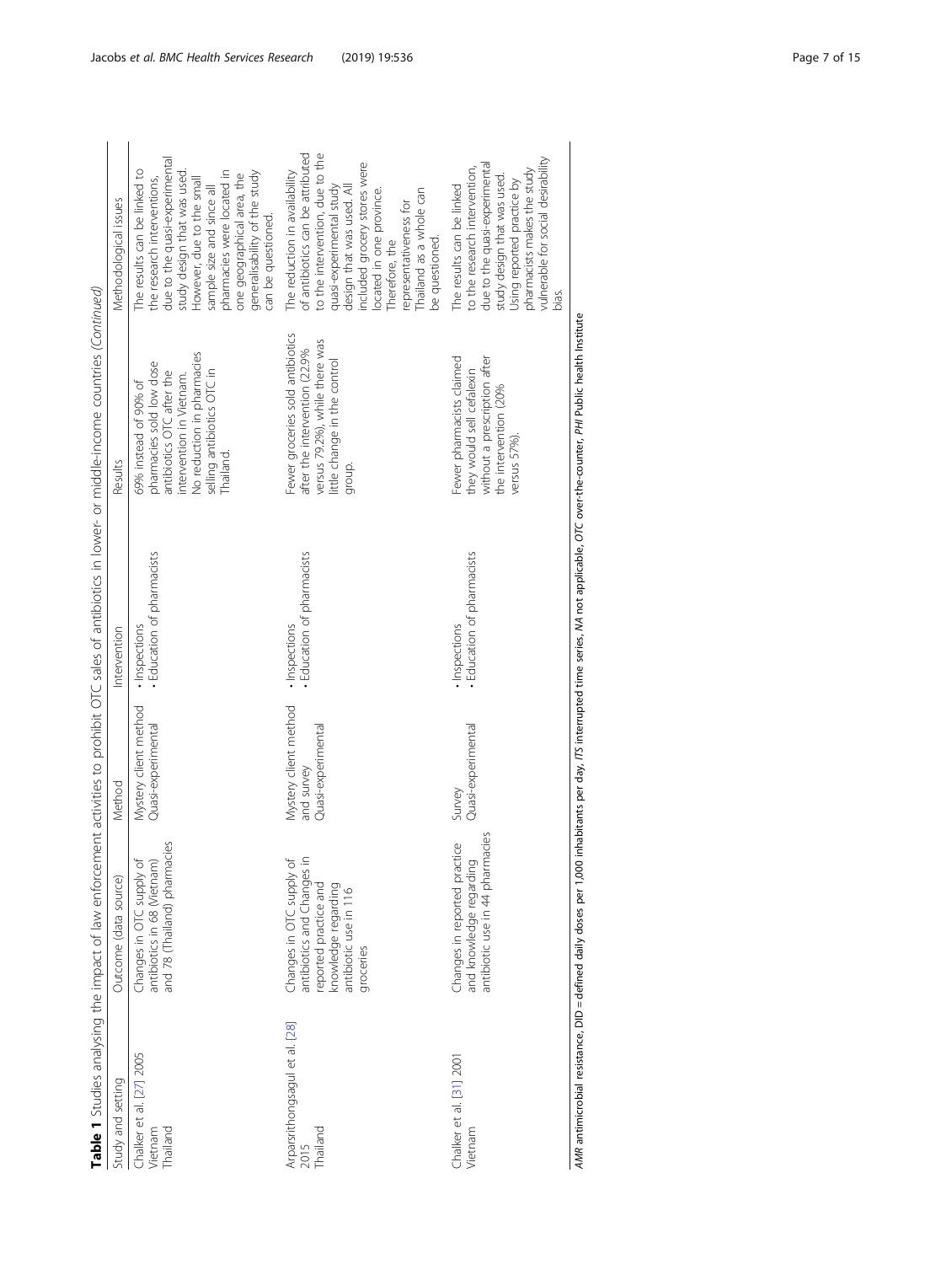<span id="page-7-0"></span>applied to selected classes of antibiotics. The most common interventions were media campaigns (seven countries), government inspections (eight countries) and retention of prescriptions (eight countries). Education of pharmacists formed part of the suite of interventions in three countries. Only in Chile and Thailand, pharmacists or grocery store owners were involved in designing the law enforcement activities (Table 2).

Five main outcomes were reported in the 15 eligible studies: changes in AMR trends, changes in volumes of antibiotic use, change in patterns of antibiotic use, changes in level of OTC supply of antibiotics and changes in reported practice and knowledge about prescriptiononly access to antibiotics. One study used AMR data. Eight used antibiotic sales data by means of an interrupted-time-series (ITS) analysis or an observational study design. An ITS analysis is a quasi-experimental design, which applies statistical techniques such as segmented regression analysis to estimate both the direct policy impact on sales data (change in levels of consumption) as well as the impact on trends of consumption of antibiotics over time (e.g. does the slope differ from what was expected in the absence of the intervention). ITS studies can be conducted with or without a control group, the latter

Table 2 All policy measures taken by different countries to enforce the law prohibiting sales of antibiotics and the results of studies investigating the effect(s) of the policy measures

| <b>WHO</b> region                                      |                    |             | The Americas |                    |                    |                        | Europe      |                    | South-East Asia |                                 |                              |
|--------------------------------------------------------|--------------------|-------------|--------------|--------------------|--------------------|------------------------|-------------|--------------------|-----------------|---------------------------------|------------------------------|
| Country                                                | Brazil             | Mexico      | Chile        | Venezuela          | Colombia           | Bosnia and Herzegovina | Azerbaijan  | North Macedonia    | Vietnam         | Thailand (intervention 1997-99) | Thailand (intervention 2014) |
| <b>Policy measures</b>                                 |                    |             |              |                    |                    |                        |             |                    |                 |                                 |                              |
| Prohibition of non-prescription antibiotic<br>sales    | $\mathsf{X}$       | X           | X            | $\mathsf{X}^*$     | X                  | X                      | X           | X                  | X               |                                 | X                            |
| Media campaign                                         |                    | X           | X            |                    | $\mathsf{X}$       | $\mathsf{X}$           | X           | $\mathsf{X}$       |                 |                                 |                              |
| <b>Education of pharmacists</b>                        |                    |             |              |                    |                    |                        | X           |                    | X               | $\pmb{\mathsf{X}}$              | X                            |
| Inspections                                            | X                  | X           | X            |                    |                    | $\pmb{\mathsf{X}}$     | X           | $\pmb{\mathsf{X}}$ | $\mathsf{X}$    | $\pmb{\mathsf{X}}$              | X                            |
| Retention of prescriptions                             | X                  | X           | X            | X                  |                    | $\pmb{\mathsf{X}}$     | X           | $\pmb{\mathsf{X}}$ |                 |                                 |                              |
| Involvement of pharmacists in designing<br>enforcement |                    |             | X            |                    |                    |                        |             |                    |                 |                                 | X                            |
| <b>Impact measurement</b>                              |                    |             |              |                    |                    |                        |             |                    |                 |                                 |                              |
| <b>AMR</b>                                             | $\pmb{\mathsf{X}}$ |             |              |                    |                    |                        |             |                    |                 |                                 |                              |
| Direct effect on antibiotic use in DID                 | $\mathsf X$        | X           | X            | X                  | $\mathsf X$        | $\pmb{\mathsf{X}}$     | $\mathsf X$ |                    |                 |                                 |                              |
| Effect on trend in antibiotic use in DID               | $\pmb{\mathsf{X}}$ | X           | X            | $\pmb{\mathsf{X}}$ | $\pmb{\mathsf{X}}$ |                        |             |                    |                 |                                 |                              |
| Shifts in sales of therapeutic classes in DID          | $\mathsf X$        | X           | X            | $\pmb{\mathsf{X}}$ | $\mathsf X$        | $\mathsf X$            | $\mathsf X$ |                    |                 |                                 |                              |
| Seasonal variation penicillin sales                    | X                  | $\mathsf X$ |              |                    |                    |                        |             |                    |                 |                                 |                              |
| Pharmacies selling antibiotics OTC                     |                    |             |              |                    |                    | X                      |             |                    | X               | X                               | X                            |
| Client knowledge, attitude and behaviour               |                    |             |              |                    |                    |                        |             | X                  |                 |                                 |                              |
| Knowledge pharmacists                                  |                    |             |              |                    |                    |                        |             |                    | $\mathsf X$     |                                 | Χ                            |

The colors of the boxes relate to the outcome of the study; green: significant positive effect, red: no effect, yellow: contradicting evidence AMR Antimicrobial Resistance, DID = Defined daily doses per 1,000 Inhabitants Days, OTC Over-The-Counter

\*Only part of the systematic antibiotics is prohibited to be bought without a prescription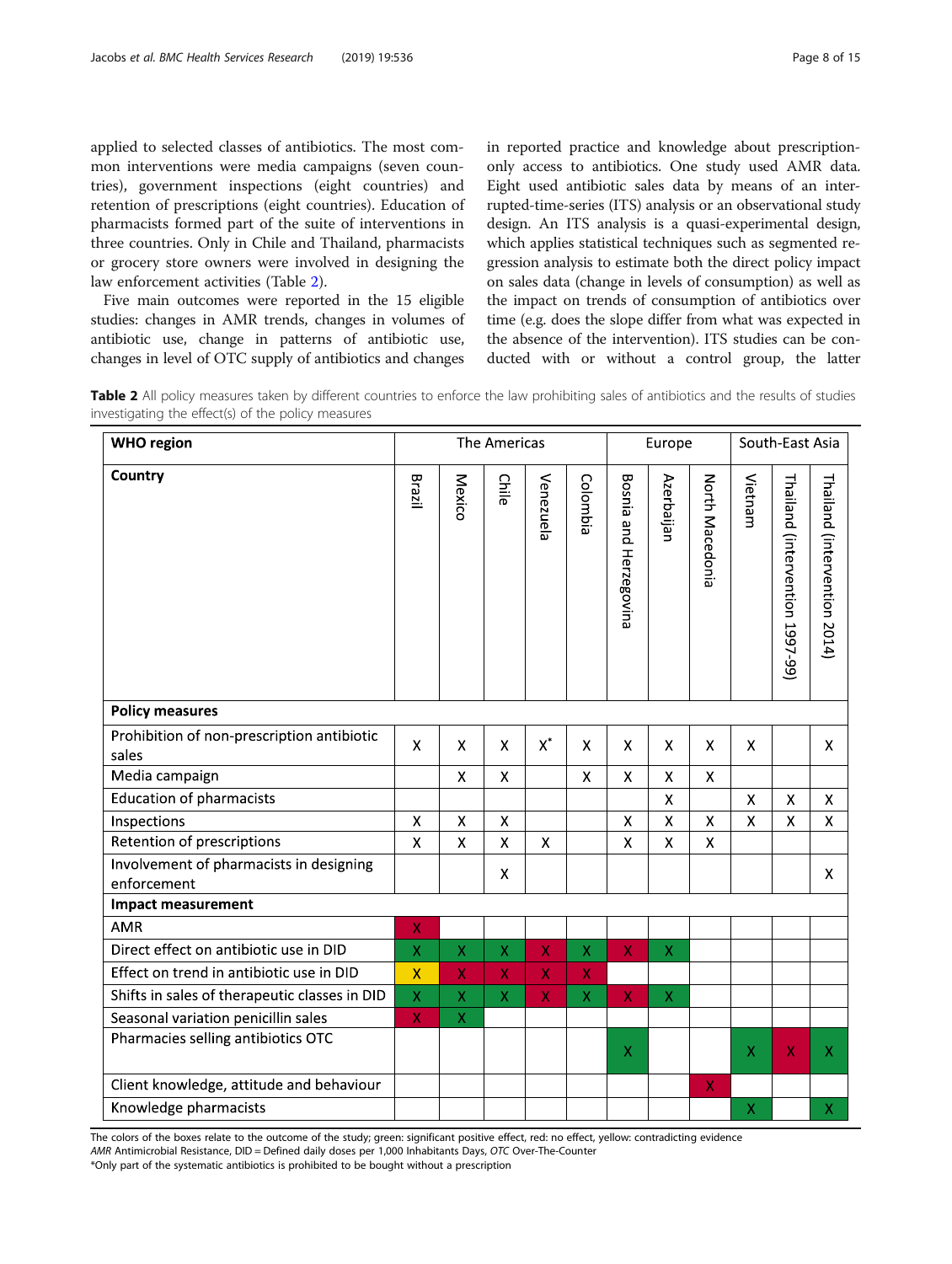capturing changes in the prescribing environment apart from the intervention. Studies using an observational design, analysed annual antibiotic sales data by means of a trend analysis to see whether total antibiotic sales increased, decreased, or did not change during the period of analysis. It differs from the trend analysis in ITS studies in that ITS studies compare trends before and after the intervention, whilst these observational studies assess only one trend starting at the point of intervention. Two studies used surveys to assess the impact of an intervention on knowledge about antibiotic use and self-reported practice regarding antibiotics. The mystery client method was used in three studies; either by using before-and-after measurement or in a quasi-experimental controlled trial setting in which intervention groups were compared with non-intervention groups. One study used both the mystery client method and questionnaires.

#### Main study results

All obtained information is grouped by country and WHO region. First, a short description of all reported policy measures is provided, followed by a description of the impact of the law enforcement as reported in the literature. A summary of all included studies, the methods used, and interpretation of the results is given in Table [1](#page-3-0). Table [2](#page-7-0) provides an overview of all law enforcement activities undertaken, and the reported impact is provided for each country.

#### The Americas

The Brazilian Health Regulatory Agency (ANVISA) implemented a policy enforcing the prohibition of OTC sales of all systemic antibiotics in 2010. They announced regular inspections of pharmacies to check the pharmacy's compliance with the new policy. ANVISA did not carry out any information campaigns to inform patients about the policy change or to reduce inappropriate use of antibiotics. The effect of the enforcement in 2010 was measured in five different studies, which all reported a decrease in total antibiotic sales, based on both private commercial sales data from IMS Health and sales data reported by 3000 pharmacies in the private sector  $[16–20]$  $[16–20]$  $[16–20]$  $[16–20]$  $[16–20]$ . A decrease in sales of penicillins, sulphonamides, and macrolides [[17](#page-14-0), [18,](#page-14-0) [20\]](#page-14-0) was reported, while the sales of fluoroquinolones seemed to increase [[20\]](#page-14-0). The effect on antibiotic sales trend was assessed by means of an ITS analysis, however, the results differed between the two studies. Santa-Ana-Tellez et al. found no difference in antibiotic sales trend before and after the policy change [[18\]](#page-14-0), whereas Moura et al. reported a significant decrease in trend [[17](#page-14-0)]. Moura et al. used quarterly antibiotic sales between January 2007 and June 2012, while Santa-Ana-Tellez et al. used monthly sales data between January 2008 and December 2012. The exact cause of this discrepancy in results is not clear. In addition, Santa-Ana-Tellez et al. (2015) investigated the impact of the policy intervention on appropriate antibiotic use by using seasonal variation of penicillin sales between summer and winter, and no difference was found [[19\]](#page-14-0). Mattos et al. assessed the effect of the restriction of OTC sales of antibiotics on bacterial resistance trends in Brazil [\[16](#page-14-0)]. Annual resistance data of urinary Escherichia coli cultures from outpatients with a suspected urinary tract infection between 2009 and 2015 were compared with annual sales data of antibiotics (2008–2012) to study the impact of the policy intervention on bacterial resistance. Although an immediate decrease in antibiotic sales was seen, it did not appear to have any influence on the increasing bacterial resistance trend [\[16](#page-14-0)].

Law enforcement activities to reduce non-prescription sales of antibiotics started in 2010 and focused on both pharmacists and the general public in Mexico. Pharmacies had to retain and register all prescription data for systemic antibiotics. The ministry of health (MoH) announced significant penalties and revocation of licenses in case of non-compliance [\[32\]](#page-14-0). In addition, patients were informed about the policy change by means of a media campaign [\[33](#page-14-0)]. Santa-Ana-Tellez et al. reported a direct reduction in antibiotic sales in the private sector (assessed using IMS Health data) after the intervention [[18](#page-14-0)]. Sales of penicillins and sulphonamides decreased significantly [[18](#page-14-0)]. Moreover, the seasonal variation decreased significantly from 1.1 defined daily dose per thousand inhabitants per day (DID) to 0.7 DID [[19](#page-14-0)]. While there was a change in the level of consumption, there was no change was seen in trends of antibiotic sales over time before and after the intervention [\[18\]](#page-14-0).

Chile moved towards prescription-only access to antibiotics in 1999. The MoH targeted both pharmacies and the general public in enforcing the regulation. In addition, pharmacists were involved in the design of the enforcement. Antibiotics were removed from a list of medicines having sales incentives provided for pharmacy staff. Wirtz et al. assessed the impact on changes in antibiotic use and changes in patterns of antibiotic use in three different countries by means of an ITS analysis. They reported a considerable decrease in overall private antibiotic sales (− 5.56 DID; baseline: 14.5 DID) after the intervention [\[21](#page-14-0)]. Moreover, the trend in antibiotic sales over time seemed to reduce in the 3 years after the implementation compared to before the intervention [[21\]](#page-14-0). However, there was no evidence of persisting longterm effects of the intervention. After 2002 the sales increased again, resulting in similar numbers of antibiotic sales in 2008 compared to before the intervention [\[15](#page-14-0)].

In 2005, Colombia only focussed on the district of Bogota for reducing OTC sales of antibiotics. An information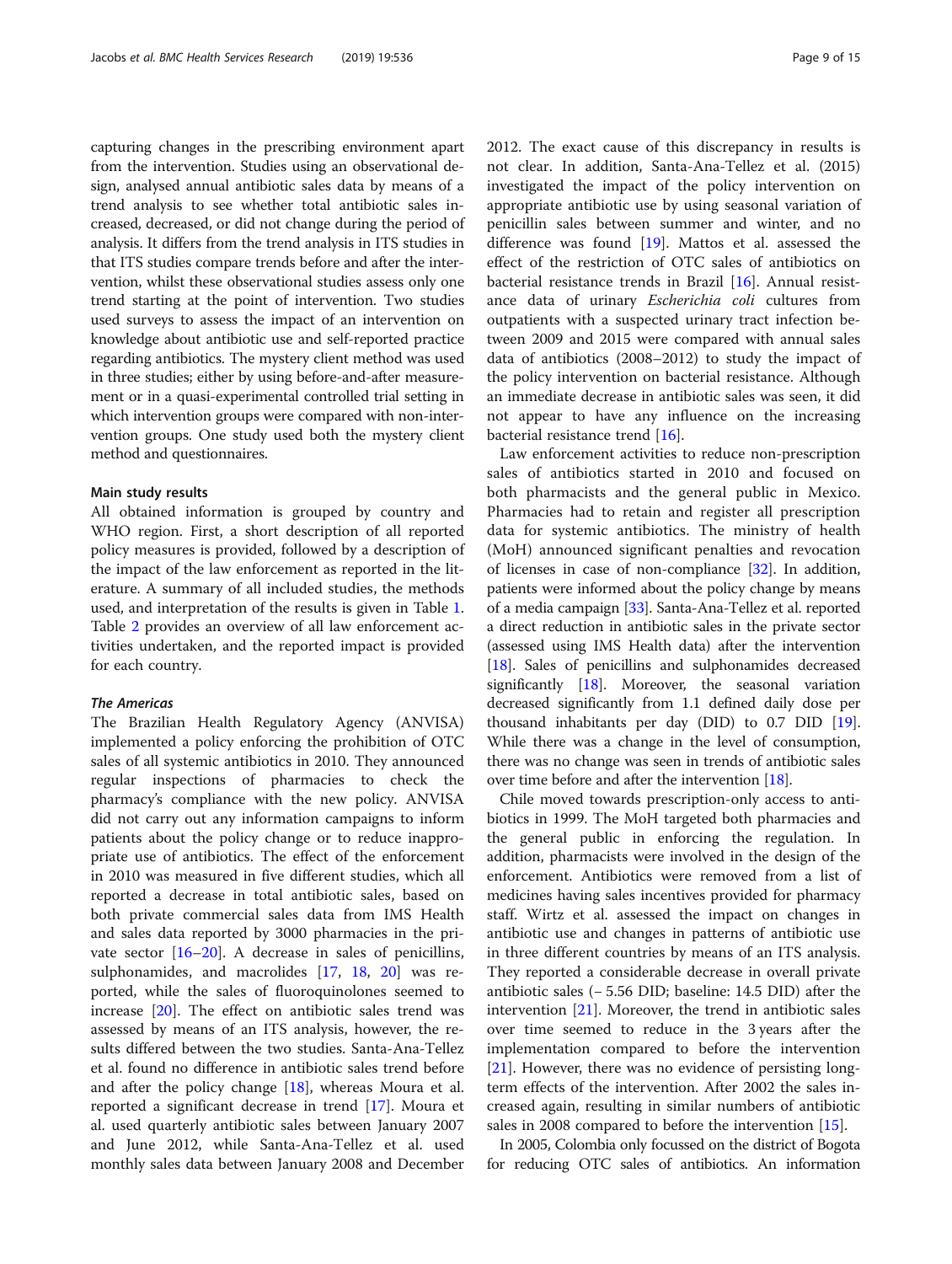campaign targeted the general public both before and during the intervention. However, no information about retaining prescriptions and inspections in pharmacies was reported [\[21\]](#page-14-0). A small decrease in private antibiotic sales (− 1.00 DID; baseline 8 DID) was observed after the intervention by means of an ITS analysis. The total sales of antibiotics in the private sector decreased over time, although no change in trend of antibiotic sales was seen that could be attributed to the intervention [[21](#page-14-0)].

OTC sales of quinolones, macrolides-lincosamides, third-generation cephalosporins and rifampicin were prohibited from 2006 onwards in Venezuela. Law enforcement only targeted pharmacist by obliging them to retain prescriptions. However, no records of actual inspections were found. The new regulation seemed to have no effect on reducing antibiotic sales, while penicillin use sharply increased in Venezuela [\[21\]](#page-14-0).

In summary, all studies assessing policy impact in The Americas used antibiotic sales data. In Brazil, a direct reduction in antibiotic sales in the private sector was reported after the policy intervention. There was inconsistency in evidence about differences in trends of consumption of antibiotics before and after the intervention in Brazil. No impact was found on seasonal variation Brazil, whereas the seasonal variation decreased in Mexico. In both Mexico and Colombia, the antibiotic sales decreased after the intervention, but no impact on sales trends was found. The largest direct impact on antibiotic sales was seen in Chile, whereas no impact was reported in Venezuela.

#### Europe

A multifaceted program targeting patients, pharmacists and other healthcare workers was implemented by the regulatory authorities in the Republika Srpska (Bosnia and Herzegovina) from 2010 onwards. Media campaigns were initiated, and a guideline was developed for pharmacy workers to assist them in decisions regarding providing legal OTC medicines or referral of the patient to a doctor. The impact on OTC supply of antibiotics was assessed by means of the mystery client method. The number of pharmacies selling antibiotics significantly decreased between 2010 and 2015 (from 58 to 18.5%) [\[22](#page-14-0)]. However, no effect was seen on total sales of antibiotics reported by the Bosnia and Herzegovina Public Health Institute between these years; the total antibiotic sales remained stable, which might suggest that more patients visited doctors to obtain a prescription [\[23\]](#page-14-0).

Azerbaijan also implemented a multifaceted program targeting pharmacists and the general public from 2011 onwards to reduce OTC sales of antibiotics. Throughout the period of analysis, media campaigns were set-up every year in April and November intended to educate pharmacists and the general public about appropriate antibiotic use. In addition, pharmacists were educated about the changed regulation during inspections by governmental workers. A substantial decrease in total sales of antibiotics (based on import records) was reported between 2011 and 2015 (from 17.1 DID to 8.02 DID).

The policy intervention in North Macedonia took place in 2014 and 2015 and targeted both health care workers and the general public. Ivanovska et al. assessed change in patient knowledge and self-reported practices regarding non-prescription use of antibiotics by the parents and their children [[25\]](#page-14-0). A survey of the general public was conducted three times; before the interventions (2014,  $n = 403$ ), after a national media campaign about antibiotic use (2015,  $n = 400$ ) and after implementing fines for pharmacies selling antibiotics without a prescription (2016,  $n = 400$ ). This study showed an initial impact of the media campaign by an increasing percentage of children using antibiotics with a prescription (89 to 95%). However, this impact subsided during the third round of questionnaires after 1 year. No effect was seen in self-medication practices in the parents [[25\]](#page-14-0).

### South-East Asia

In Vietnam, 29 pharmacies were exposed to a regulatory enforcement, educational, and peer influence intervention between 1998 and 1999 aimed to reduce the number of pharmacists selling antibiotics without prescription. The interventions led to a significant drop in pharmacies selling cefalexin without a prescription to a mystery client (56%) compared to reference pharmacies that were not exposed to the intervention (89%) [[26](#page-14-0)]. In addition, Chalker et al. assessed the impact of the interventions on both knowledge and reported change in practice by means of a survey amongst pharmacies. The number of pharmacists indicating that they would sell cefalexin without a prescription in a questionnaire also decreased in the intervention group (20% instead of 57%) [\[31\]](#page-14-0).

The same interventions were conducted in 39 pharmacies in Thailand between 1997 and 1999. However, no significant differences in number of pharmacies selling cefalexin without a prescription before and after the interventions were reported [[27\]](#page-14-0). A second intervention that took place in Thailand around 2014 targeted grocery store owners in 20 different villages. Community leaders and government officers visited grocery owners to teach them about responsible antibiotic use and regulations regarding OTC sales of antibiotics [\[28](#page-14-0)]. A study by Arparsrithongsagul et al. assessed the impact of the intervention by means of a quasi-experimental design for the mystery client- and survey method. The rate of grocery stores having antibiotics in stock (penicillin in particular) decreased significantly in the villages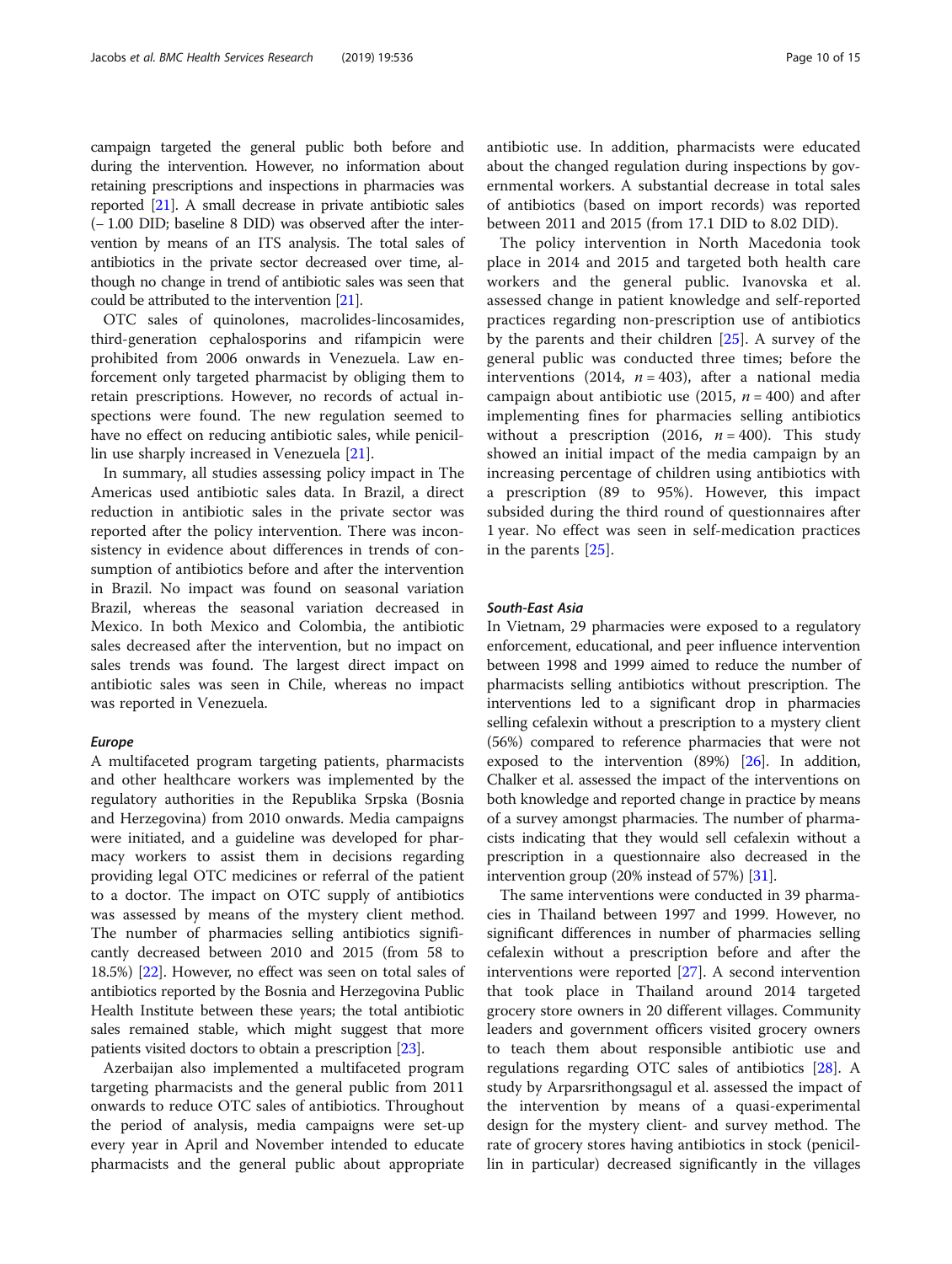that were exposed to the intervention (79% vs 23%) compared to the unexposed pharmacies (88% vs. 85%). These results were strengthened by an increase in knowledge of grocery store owners about antibiotic use, especially on regulation of antibiotic sales [\[28](#page-14-0)].

#### Methodological considerations

The studies illustrate a number of methodologies and outcome measures of varying robustness and utility for evaluating the impact of interventions and informing policy actions. The mystery client method closest approaches the measurement of actual practices of pharmacists. In a study conducted in Vietnam [\[31\]](#page-14-0), only 20% of pharmacists stated that they would sell cefalexin without a prescription post-intervention, yet 56% of the same sample of pharmacies still sold cefalexin to mystery clients without a prescription [\[26](#page-14-0)]. This emphasises the importance of measuring actual behaviour instead of self-reported behaviour. However, mystery client studies are resource intensive undertakings. There were four examples in this review of repeat studies using mystery clients to assess changes in practices over time [\[22,](#page-14-0) [26](#page-14-0)–[28\]](#page-14-0). Researchers need to be careful in both selection of time points to account for seasonal variations and clinical status of the patient to prevent erroneous conclusions.

Most studies relied on the use of sales data to assess the impact of interventions on volumes or patterns of consumption of antibiotics. To account for changes in medicine use independently of the OTC restrictions, some researchers used sales data of antihypertensives or antibiotic sales data in the public sector as a reference group assuming that the interventions did not affect use in these cases because antibiotics are only accessible by prescription in the public sector [\[17](#page-14-0), [18](#page-14-0)]. Sales data have the advantage of being readily available at reasonable cost, facilitating tracking of changes and patterns over time. However, changes in antibiotic sales data will reflect the impact of all types of interventions rather than specific elements. Any changes in patients' knowledge and practice regarding antibiotic usage would likely be attributable to the impact of media campaigns but would not be identified separately in changes in overall volumes of use. This argues for a suite of assessment tools to enable assessment of the impact of the different strategies applied.

Changes in sales of specific antibiotic classes or seasonal variation in penicillin sales will facilitate the evaluation of more targeted interventions to change practice. An important corollary is the need to consider unintended consequences. Shifts away from supply of some classes of antibiotics may be offset by changes to other classes, such as quinolones or third- and fourth-generation cephalosporins that may also be undesirable. System impacts should also be monitored.

Where a policy intervention is implemented at a point in time, an ITS analysis can be conducted [\[34\]](#page-14-0). This analysis makes it possible to attribute the observed effect to the intervention and makes this method more robust compared to an observational study design using annual antibiotic sales data. In the studies included in this literature review, only the law enforcement activities in the South American countries could be defined as such. The multifaceted interventions in Azerbaijan and Bosnia and Herzegovina were conducted throughout the whole period of analysis, which made it impossible to define one moment in time. Therefore, time trends in antibiotic use were conducted in the studies assessing the impact of the interventions in these countries. However, many other factors can contribute to changes in antibiotic usage and therefore conclusions on the effectiveness of the interventions need to be more confined.

Multiple studies used a quasi-experimental controlled design in assessing impact on changes in OTC supply of antibiotics or self-reported practice and knowledge. These studies compared pharmacies that were exposed to interventions with unexposed pharmacies to correct for other variables that can affect the outcome. However, these studies [\[26](#page-14-0)–[28](#page-14-0), [31\]](#page-14-0) usually include small sample sizes which is unfavourable for the generalisability of the study. Studies using before-and-after measurements to assess the impact on OTC supply of antibiotics included larger samples compared to the ones using a quasi-experimental study design, making the sample more representative for the whole country.

# **Discussion**

This systematic literature review shows that research on the impact of law enforcement activities to reduce OTC access to antibiotics in low and middle-income countries is sparse. We found 15 eligible studies that reported the impact of interventions undertaken in 10 LMICs. Most law enforcement activities included regulatory (governmental inspections), managerial (involvement of pharmacists in designing interventions and retention of prescriptions) and educational (media campaigns and education of pharmacists) interventions. The impact of law enforcement activities varied greatly between countries. This can be explained in part by differences in policy measures and strictness of enforcement, differences in socio-economic factors, or differences in overall medication use. Table [2](#page-7-0) shows that countries where no impact of interventions was shown were the countries which implemented least interventions (e.g. Venezuela and Thailand (intervention 1997–1999)). This points towards the need of implementing comprehensive multifaceted interventions. In addition, the study from North-Macedonia clearly showed that the effect ceased after the campaign had stopped. A wide range of methods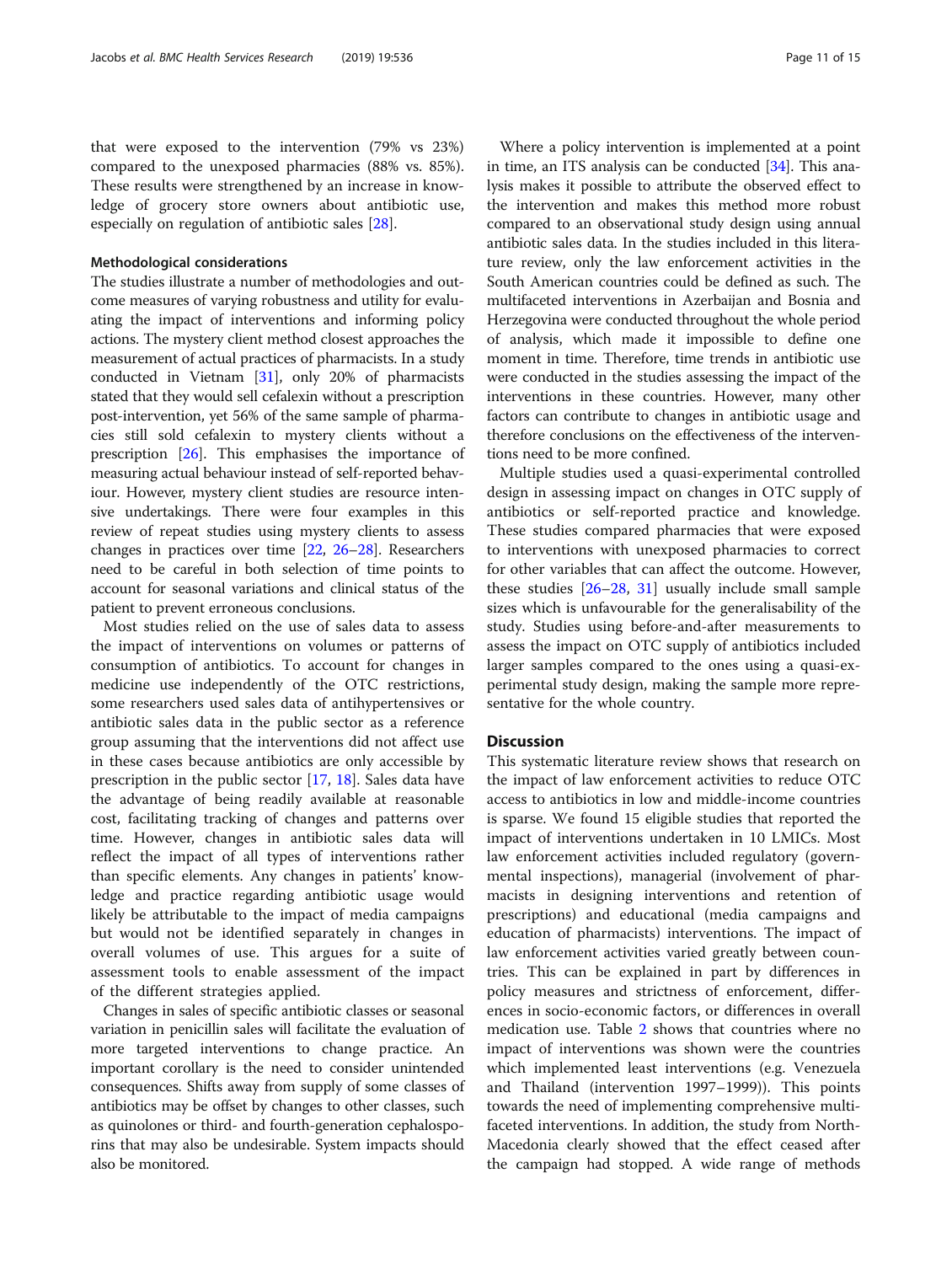and outcomes measures to quantify the effect of the enforcement was found. This makes it difficult to quantify the differences in actual impact of law enforcement between studies, countries and therefore between measures that were undertaken to enforce prohibition of OTC sales of antibiotics. It is for example very difficult to compare data on antibiotic use with a decrease in the number of pharmacies selling antibiotics without a prescription. The Bosnia and Herzegovina case indicated that a decrease in pharmacies selling antibiotics not necessarily leads to a decrease in total sales of antibiotics or specific antibiotic classes in a country [[22](#page-14-0), [23](#page-14-0)]. Whether the policy interventions can still be considered effective in this country depends on which outcome measure is regarded most important. Using multiple outcomes is essential in assessing policy impact. When looking only at OTC sales of medicine dispensers, for example, one might miss other system impacts such as doctors writing prescriptions or patients using antibiotics more appropriately. Therefore, the policy conclusions and recommendations from the studies (see Table 3) are based on consistency of effect in a positive direction.

In most countries, law enforcement related to the non-prescription sale of all systemic antibiotics. Restriction of OTC sales of only a selected group of systemic antibiotics (reserve antibiotics and tuberculosis medicines) led to an increase in sales of penicillins in Venezuela [[21\]](#page-14-0). A similar effect might be expected in India, since the recent prohibition of OTC sales of a selected group of antibiotics [\[35\]](#page-14-0). Since broad-spectrum penicillins and other broad-spectrum antibiotics are the most frequently sold antibiotic classes without a prescription [\[3](#page-13-0), [36](#page-14-0)], it is important to include these classes to accomplish a significant reduction of antibiotic sales. In LMICs, however, children are still more likely to die due to a lack of access to effective and affordable antibiotics compared to antibiotic resistance [\[37\]](#page-14-0). Therefore, a

Table 3 Policy recommendations for a multifaceted intervention to enforce laws prohibiting non-prescription sales of antibiotics

|  | Policy recommendation |
|--|-----------------------|
|--|-----------------------|

A comprehensive multifaceted intervention is needed to enforce laws prohibiting non-prescription sales of antibiotics. Monitoring of the impact on total sales of antibiotics and pharmacies selling antibiotics OTC is strongly advised. Based on current literature it is recommended to:

• Involve pharmacists in designing the law enforcement activities;

• Educate medicine dispensers about the regulation and risks of irresponsible use of antibiotics;

- Implement media campaigns focussing on educating patients about the risks of self-medication with antibiotics on a regular basis over a longer period of time;
- Conduct regular inspections for retention of prescriptions in pharmacies by governmental workers during which penalties do not necessarily have to be implied in case of non-compliance.

OTC over-the-counter

balance has to be struck between reducing excess use of antibiotics and improving access to needed antibiotics in moving towards prescription-only access to antibiotics. This balance cannot be accomplished by only prohibiting OTC sales. There is a need for public information campaigns on more appropriate use of antibiotics [\[38\]](#page-14-0) and improvement of prescription practices by doctors to reduce unnecessary antibiotic usage [\[39](#page-14-0)].

Both media campaigns and legislation requiring retention of antibiotic prescriptions seemed to have impact only when undertaken as longer-term interventions. In Azerbaijan, the public campaign was conducted twice yearly for multiple years [[24\]](#page-14-0). This might have contributed to the significant, persisting decrease in antibiotic sales between 2011 and 2015. A repeating commercial or advertisement makes the population familiar with the content and is more likely to have impact [[38,](#page-14-0) [40](#page-14-0)]. In contrast, the media campaign in Chile was comprehensive but only operated before and during the implementation of the policy change. This might have influenced the increase in antibiotic sales that was seen 3 years after the law enforcement started  $[15]$  $[15]$  $[15]$ . To make a difference, public campaigns should focus on changing the public attitude and behaviour regarding antibiotics [[38\]](#page-14-0). Moreover, public health campaigns in other disciplines have shown that repeated exposure to the campaign often results in a sustained impact.

Only studies conducted in Azerbaijan, Vietnam and Thailand included education of pharmacists, and most of them were considered to be successful. In Azerbaijan, pharmacists were educated about the prescription-only status of antibiotics when they were visited by the governmental inspectors [\[24\]](#page-14-0). It is time-consuming to educate all pharmacists face-to-face. However, pharmacies needed to be visited by a governmental inspector anyway to be checked for compliance. Taking the opportunity to educate pharmacists at the same time is an interesting intervention that seemed to contribute to a reduction in total antibiotic sales. In Thailand, influential village people were trained to educate medical sellers in their village about responsible antibiotic use and regulatory measures [\[28](#page-14-0)]. This could be a very effective way to reach all untrained medical sellers in rural areas. Retention of prescriptions was mandatory in many included cases. The thoroughness of the inspections of the retained antibiotic prescriptions was unfortunately poorly described in literature. Unsuccessful law enforcement initiatives, like the Venezuela case, failed to impose sanctions for non-compliance [\[21](#page-14-0)]. However, in Vietnam and Azerbaijan, the government conducted visits by regulatory inspectors, but no fines were to be given. Despite the lack of sanctions, the law enforcement was effective in both countries [[24,](#page-14-0) [26](#page-14-0)]. There is insufficient evidence to draw a conclusion about the impact of penalties on behavior of pharmacies in this case.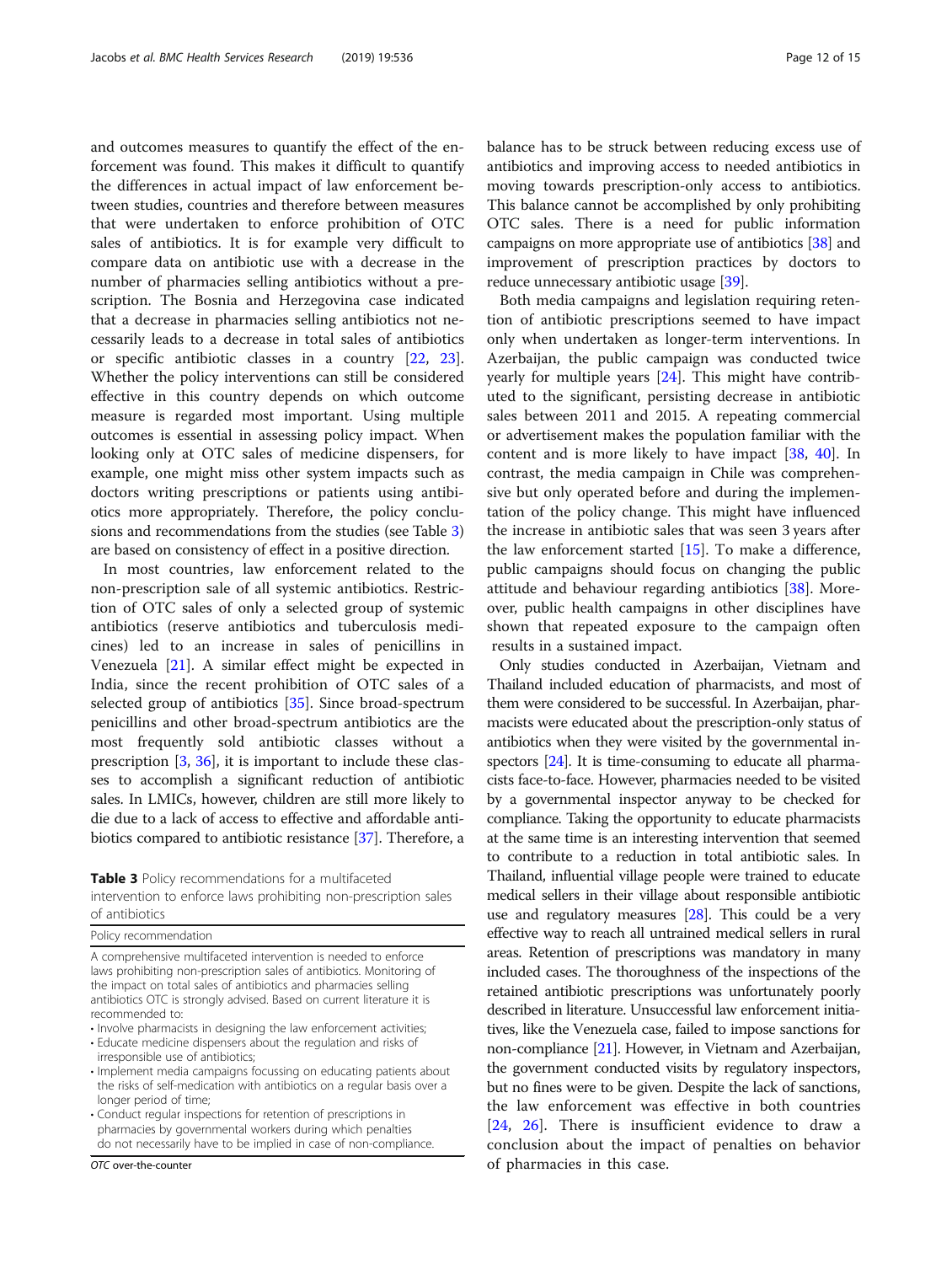Ultimately, the policy changes and enforcement of prescription-only access would be expected to encourage more rational use of antibiotics and positively affect antimicrobial resistance patterns in a country. A potential explanation for the lack of impact on AMR patterns in Brazil is that the policy measures did have a direct effect on the level of use as confirmed in some of the other studies in this review [\[17](#page-14-0), [18](#page-14-0)], but could not change the underlying trend of an overall increase in antibiotic sales. A recent study about the influence of anthropological and socioeconomic factors on global AMR concluded that reduction of antibiotic consumption will not be sufficient to control AMR [\[29\]](#page-14-0). In addition to improving antibiotic dispensing practices, countries should focus on improving sanitation, increasing access to clean water, and increasing public health-care expenditure [[29\]](#page-14-0). AMR patterns therefore do not seem the most appropriate outcome measure to assess the impact of interventions aiming at prohibiting OTC sales of antibiotics.

Most studies included in this review assessed policy impact based on antibiotic sales data from the private sector. This sector is suggested to be most affected by the law enforcement activities, since patients already need a prescription when getting medicines dispensed in the public sector. Moura et al. confirmed the absence of an impact of law enforcement in the public sector [\[17](#page-14-0)]. The ITS analysis is the preferred statistical method to assess policy impact by means of total antibiotic sales, since it is a strong quasi-experimental approach for evaluating direct changes in levels of consumption as well as the long-term effect and relates the impact to the policy intervention [[34\]](#page-14-0). Moreover, it covers impact on both change in levels of consumption as well as the impact on trends of consumption of antibiotics over time due. However, many factors can influence the total amount of antibiotic sales. For example, accessibility, availability, affordability, reimbursement and other policy changes involving antibiotics can affect the total use of certain medicines [[41\]](#page-14-0).

Antibiotic sales data can also be used as a proxy measure for the quality of antibiotic use in a certain country by means of shifts in antibiotic sales and seasonal variation [\[30\]](#page-14-0). Moreover, sales data can be used to measure unintended effects of restricting OTC sales of antibiotics. Santa-Ana-Tellez et al. also identified increasing sales of non-steroidal anti-inflammatory drugs (NSAIDs) and cough and cold medications which coincided with decreasing antibiotics sales [\[42](#page-14-0)]. Since NSAID may have severe side effects such as stomach bleedings [\[43](#page-14-0)], this increase is potentially unintended. Few studies included in this review reported on unintended consequences. However, it is an important feature in designing the evaluation of policy interventions. In this case important consequences are shifts to other classes of antibiotics or

other medicines [\[19](#page-14-0), [23,](#page-14-0) [24](#page-14-0)], compensatory changes in the health system with greater burden on PHC for doctors to write prescriptions [[44\]](#page-14-0), employment of doctors by pharmacies [[32,](#page-14-0) [45](#page-14-0)], the emergence of black markets [[33\]](#page-14-0), or limited access to antibiotic prescriptions in poor rural communities [\[46](#page-14-0)].

The mystery client method makes it possible to measure the impact on actual practice of pharmacists in selling antibiotics OTC [\[47](#page-14-0)]. However, the number of pharmacies selling antibiotics OTC highly depends on the patient that is asking for the antibiotics and the clinical condition. A study conducted in Spain revealed that patients visiting a pharmacy with symptoms corresponding to urinary tract infection were far more likely to receive antibiotics OTC compared to patients having complaints indicating acute bronchitis (81.1 vs 32.9%) [[48\]](#page-14-0). Moreover, it can be a costly and time-consuming method, does not provide continuous information over time, and often acquires data from a small part of the pharmaceutical system of a country. However, interventions can be targeted at the pharmacy sector if OTC sales of antibiotics are common. Surveys to assess pharmacists' self-reported practices regarding OTC sales of antibiotics are an inaccurate method to test the impact of law enforcement. It can be assumed that pharmacists tend to give socially desirable answers to the question if they would sell antibiotics OTC, because they know it is prohibited by law. The studies conducted in Vietnam confirmed this, since a large difference was found between self-reported practice and actual practice in the same study population [[26,](#page-14-0) [31\]](#page-14-0). In addition, the study by Ivanovska et al. showed the importance of the period of time in which the impact is measured, since it might fade over time [[25](#page-14-0)].

Most countries were classified as middle-income countries during the period of law enforcement, except Vietnam and Thailand in 1997 and 1999. It is clear that there is a paucity in data from lower income countries (LICs) and countries from the African and Middle Eastern WHO regions. Multiple studies have reported about the issue of OTC sales of antibiotics in these countries [\[10](#page-14-0)], but no initiatives to enforce laws regarding non-prescription sales of antibiotics in Africa have been described according to our review. A possible explanation for this is that LICs often lack regulatory resources, systems to track antibiotic sales, healthcare capacity and access to healthcare to strictly enforce laws and monitor the impact of their measures [[49](#page-14-0)].

The period during which law enforcement took place varied greatly between countries over a period of around 20 years (1997–2016). In this period, methods for communication of policy changes, general knowledge of antibiotics and antibiotic treatment strategies have changed. This makes it difficult to generalize findings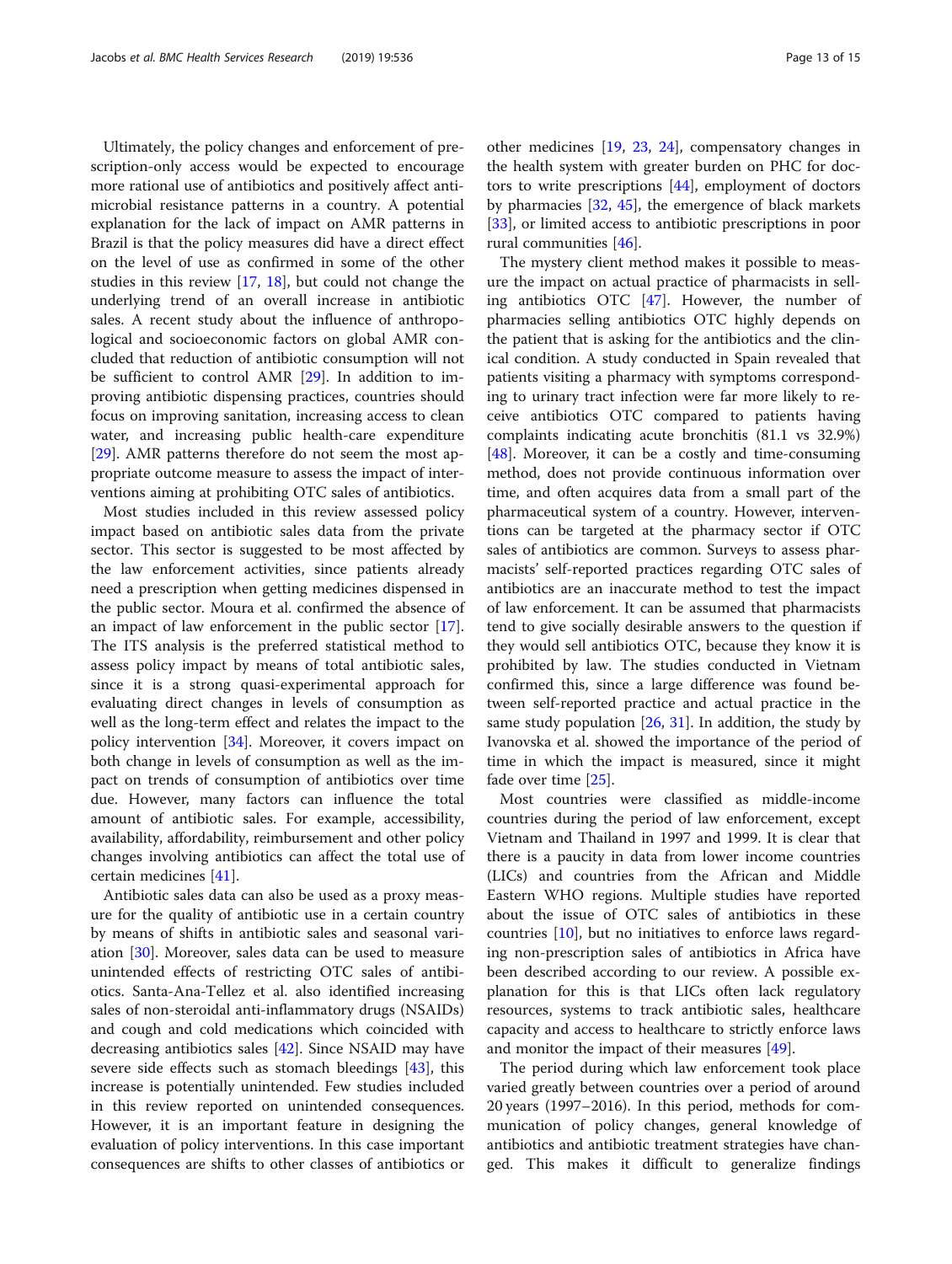<span id="page-13-0"></span>regarding the impact of communication strategies. This review only included articles written in English. Therefore, we were not able to include the full text of the paper by Bavestrello et al., but only the English abstract [[15\]](#page-14-0). Another potential limitation of this review is that only two databases were searched, i.e. PubMed and Embase. Although the snowballing technique was used, we might have missed articles on this topic as well as grey literature. Many different study designs have been used to measure policy impact. Due to heterogeneity of study designs it was impossible to pool data from the different studies, which is a limitation of this study. However, the wide range of different included studies also reflects the broad literature search that has been conducted. The strength of this review is that it is the first to provide a full overview of all different methods that have been used to assess impact of law enforcement activities in moving towards prescription-only access to antibiotics.

## Conclusions

There are only a few published studies assessing the impact of law enforcement to reduce OTC sales of antibiotics in LMICs, and these offer limited guidance to other authorities who may wish to enforce existing legislation in their own settings. Multiple methods with different outcome measures have been used to assess impact of these interventions. These differences make it hard to compare outcomes and determine the effectiveness of specific law enforcement activities. However, involvement of pharmacists in the design of interventions, education of medicine dispensers, media campaigns targeted at the general public conducted on a regular basis over a period of time and inspections by governmental workers seemed most effective when implemented as part of a package of measures. ITS analysis and the mystery client method are preferred methods for evaluation of the impact of interventions because they allow for measuring long-term policy impact and actual practice of medicine dispensers, respectively. The appropriate methods should be chosen based on available resources and duration of law enforcement activities. Evaluation of policy impact should be planned and undertaken prior to implementing policy interventions to inform on policy development and guide targets for additional interventions.

# Additional file

[Additional file 1](https://doi.org/10.1186/s12913-019-4359-8) Search strategy. Full search strategy for PubMed. (DOCX 14 kb)

#### Abbreviations

AMR: Antimicrobial resistance; DID: Defined daily dose per thousand inhabitants per day; ITS: Interrupted-time-series; LMIC: Low- and middle -income countries; MoH: Ministry of health; NSAID: Non-steroidal anti

-inflammatory drugs; OTC: Over-the-counter; PRISMA: Preferred Reporting Items for Systematic Reviews and Meta-Analyses; WHO: World Health **Organization** 

#### Acknowledgements

Not applicable

#### Authors' contributions

TJ, JR and AM designed the study. TJ performed the systematic literature review and wrote the manuscript. HH, KI and HP were actively involved in the study progress and reviewed drafts of the manuscript. TJ, AM, JR, HH, KI and HP read and approved the final manuscript.

#### Funding

The research was commissioned by the World Health Organization (WHO) Regional Office for Europe, Copenhagen, Denmark. The views expressed in this paper are those of the authors and should not be interpreted as the views of the WHO Regional Office for Europe. The funding body played no role in the design of the study and collection, analysis, and interpretation of data and in writing the manuscript.

#### Availability of data and materials

Most of the studies included in the literature review are publicly available and can be obtained online. The other papers can be requested from the authors of the document. Aukje Mantel-Teeuwisse can be contacted for questions regarding the data we used.

#### Ethics approval and consent to participate

Not applicable.

# Consent for publication

Not applicable.

#### Competing interests

Three co-authors are affiliated with the WHO Regional Office for Europe. All authors declare that they have no competing interests.

#### Author details

<sup>1</sup>WHO Collaborating Centre for Pharmaceutical Policy and Regulation Division of Pharmacoepidemiology & Clinical Pharmacology, Utrecht Institute for Pharmaceutical Sciences (UIPS), Utrecht University, David de Wied building, Universiteitsweg 99, 3584 CG Utrecht, The Netherlands. <sup>2</sup>World Health Organization (WHO) Regional Office for Europe, UN City, Marmorvej 51, 2100 Copenhagen, Denmark. <sup>3</sup>University of Newcastle Calvary Mater Hospital, Edith St & Platt St, Waratah NSW, Newcastle 2298, Australia.

#### Received: 14 May 2019 Accepted: 18 July 2019 Published online: 31 July 2019

#### References

- 1. Ventola CL. The antibiotic resistance crisis: part 1 causes and threats. Pharm Ther. 2015;40(4):277–83.
- 2. Goossens H, Ferech M, Vander Stichele R, Elseviers M. Outpatient antibiotic use in Europe and association with resistance: a cross-national database study. Lancet. 2005;365(9459):579–87.
- 3. Paget J, Lescure D, Versporten A, Goossens H, Schellevis F, van Dijk L. Antimicrobial resistance and causes of non-prudent use of antibiotics in human medicine in the EU. Euro Commission. 2017; Available from: [https://](https://ec.europa.eu/health/amr/sites/amr/files/amr_arna_report_20170717_en.pdf) [ec.europa.eu/health/amr/sites/amr/files/amr\\_arna\\_report\\_20170717\\_en.pdf.](https://ec.europa.eu/health/amr/sites/amr/files/amr_arna_report_20170717_en.pdf)
- 4. Awad A, Eltayeb I, Matowe L, Thalib L. Self-medication with antibiotics and antimalarials in the community of Khartoum State. Sudan J Pharm Pharm Sci. 2005;8(2):326–31.
- 5. Chalker J, Chuc NTK, Falkenberg T, Do NT, Tomson G. STD management by private pharmacies in Hanoi: practice and knowledge of drug sellers. Sex Transm Infect. 2000;76(4):299–302.
- 6. Hadi U, Duerink DO, Lestari ES, Nagelkerke NJ, Werter S, Keuter M, et al. Survey of antibiotic use of individuals visiting public healthcare facilities in Indonesia. Int J Infect Dis. 2008;12(6):622–9.
- 7. Okeke IN, Laxminarayan R, Bhutta ZA, Duse AG, Jenkins P, O'Brien TF, et al. Antimicrobial resistance in developing countries. Part I: recent trends and current status. Lancet Infect Dis. 2005;5(8):481–93.